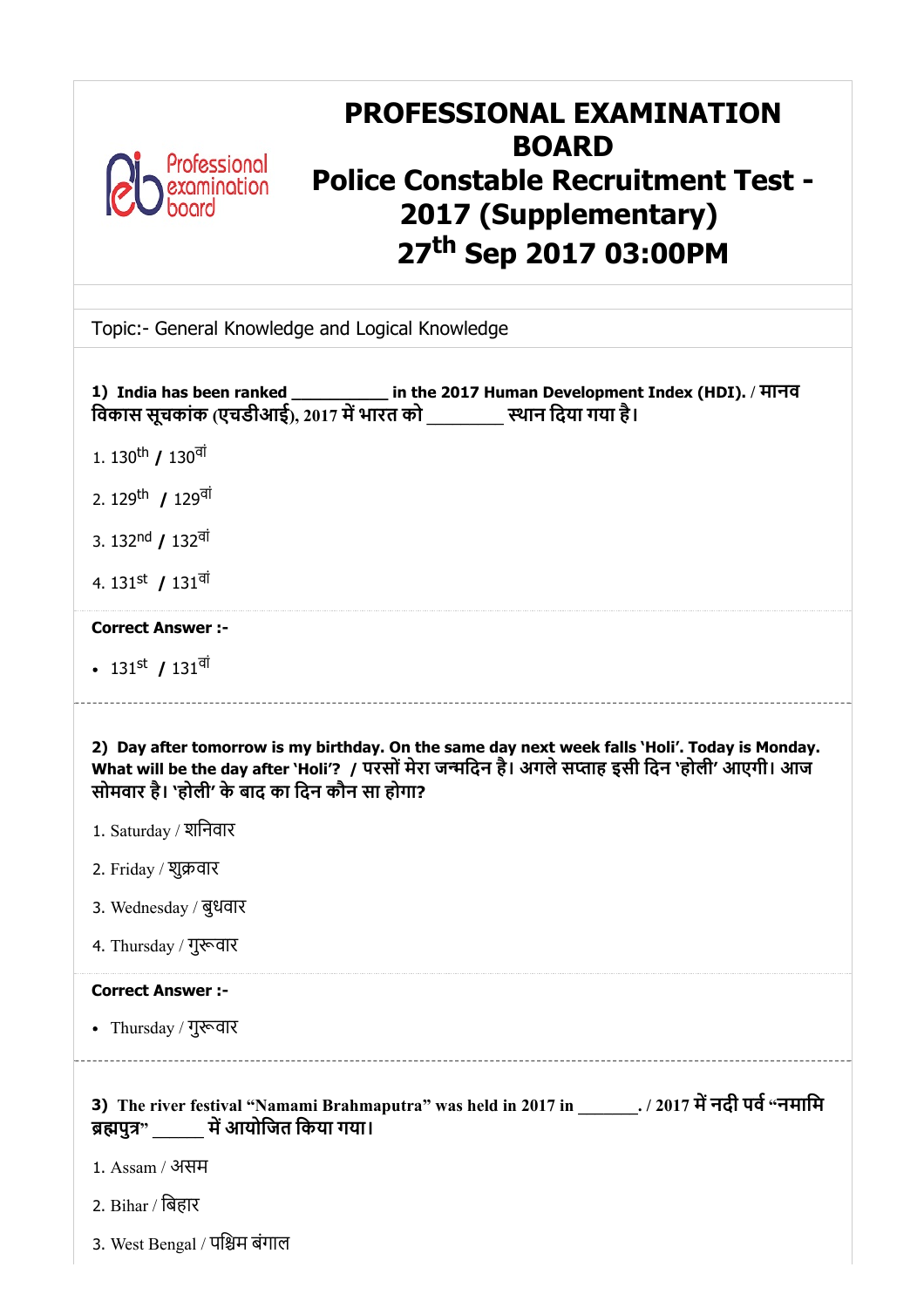| 4. Sikkim / सिक्किम                                                                                                                                                                                        |
|------------------------------------------------------------------------------------------------------------------------------------------------------------------------------------------------------------|
| <b>Correct Answer :-</b>                                                                                                                                                                                   |
| • $Assam / 3H$ म                                                                                                                                                                                           |
| 4) If three unbiased coins are tossed, then what is the probability of getting at least two heads? / यदि<br>तीन निष्पक्ष सिक्कों को उछाला जाता है, तो कम से कम दो शीर्ष प्राप्त होने की क्या प्रायिकता है? |
| $\mathbf{1}$ .                                                                                                                                                                                             |
| $2^{\frac{2}{3}}$                                                                                                                                                                                          |
| 3.8                                                                                                                                                                                                        |
| $\frac{3}{4}$                                                                                                                                                                                              |
| <b>Correct Answer :-</b>                                                                                                                                                                                   |
| $\overline{c}$                                                                                                                                                                                             |
| 5) Which number is written backward as 'Two thousand eight hundred and three'? / कौन सी संख्या<br>पीछे से लिखने पर 'दो हजार आठ सौ तीन' लिखी जाएगी?                                                         |
| 1. Eight thousand and thirty two / आठ हजार बत्तीस                                                                                                                                                          |
| 2. Eight thousand three hundred and two / आठ हजार तीन सौ दो                                                                                                                                                |
| 3. Three thousand eight hundred and two / तीन हजार आठ सौ दो                                                                                                                                                |
| 4. Three thousand and eighty two / तीन हजार बयासी                                                                                                                                                          |
| <b>Correct Answer :-</b>                                                                                                                                                                                   |
| • Three thousand and eighty two / तीन हजार बयासी                                                                                                                                                           |
| 6) Indian Women's hockey team won the 2016 Asian Champions Trophy against which team? /<br>भारतीय महिला हॉकी टीम ने किस टीम को फाइनल में हराकर एशियन चैम्पियन्स ट्रॉफी, 2016 जीती?                         |
| 1. China / चीन                                                                                                                                                                                             |
| 2. Japan / जापान                                                                                                                                                                                           |
| 3. South Korea / दक्षिण कोरिया                                                                                                                                                                             |
| 4. Pakistan / पाकिस्तान                                                                                                                                                                                    |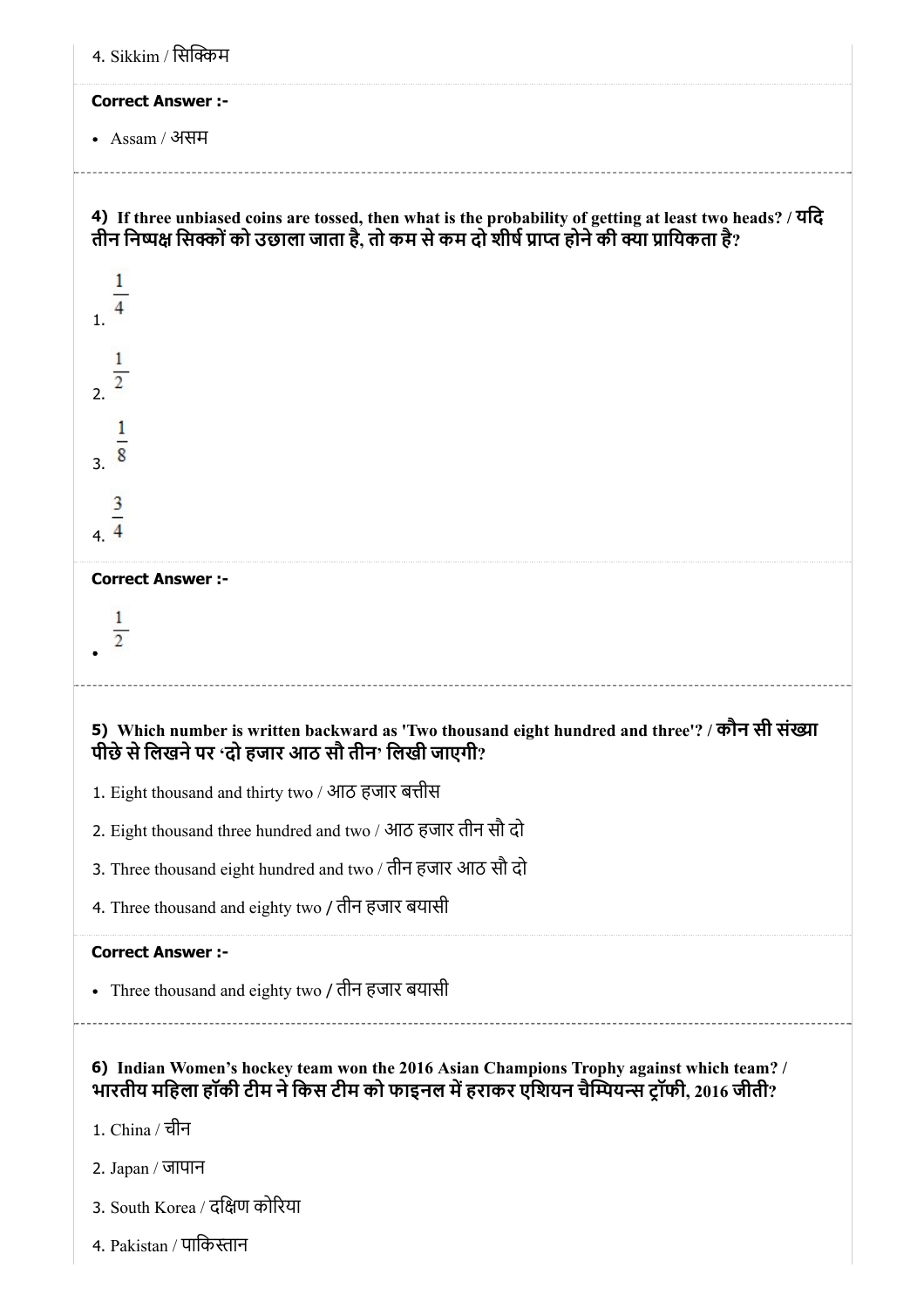| <b>Correct Answer :-</b>                                                                                                       |
|--------------------------------------------------------------------------------------------------------------------------------|
| • $China / \bar{d}$ नि                                                                                                         |
|                                                                                                                                |
| 7) If POLISH is coded PPNLWM, then how is MUMBAI coded? / यदि POLISH को PPNLWM से                                              |
| कोडित किया जाता है, तो MUMBAI को कैसे कोडित किया जायेगा?                                                                       |
| 1. MVOEEM                                                                                                                      |
| 2. MVOFEN                                                                                                                      |
| 3. MVOEFN                                                                                                                      |
| 4. MVOEEN                                                                                                                      |
| <b>Correct Answer :-</b>                                                                                                       |
| • MVOEEN                                                                                                                       |
|                                                                                                                                |
| 8) If RICH is coded NFAG, then how is FULL coded? / यदि RICH को NFAG से कोडित किया जाता है,                                    |
| तो FULL को कैसे कोडित किया जायेगा?                                                                                             |
| $1.$ BSJK                                                                                                                      |
| $2.$ ARJK                                                                                                                      |
| 3. <b>BRJK</b>                                                                                                                 |
| 4. <b>ASJK</b>                                                                                                                 |
| <b>Correct Answer :-</b>                                                                                                       |
| • BRJK                                                                                                                         |
|                                                                                                                                |
| 9) If COULD is coded BNTKC and MARGIN is coded LZQFHM, then how is MOULDING coded? /                                           |
| यदि COULD को BNTKC से कोडित किया जाता है, और MARGIN को LZQFHM से कोडित किया जाता<br>है, तो MOULDING को कैसे कोडित किया जायेगा? |
| 1. NITKHCMF                                                                                                                    |
| 2. LNTKCHMF                                                                                                                    |
| <b>3. CHMFINTK</b>                                                                                                             |
| <b>4. LNKTCHMF</b>                                                                                                             |
|                                                                                                                                |
| <b>Correct Answer :-</b>                                                                                                       |
| • LNTKCHMF                                                                                                                     |
|                                                                                                                                |
| 10) Select the option that is true about the Statements and Conclusions given:                                                 |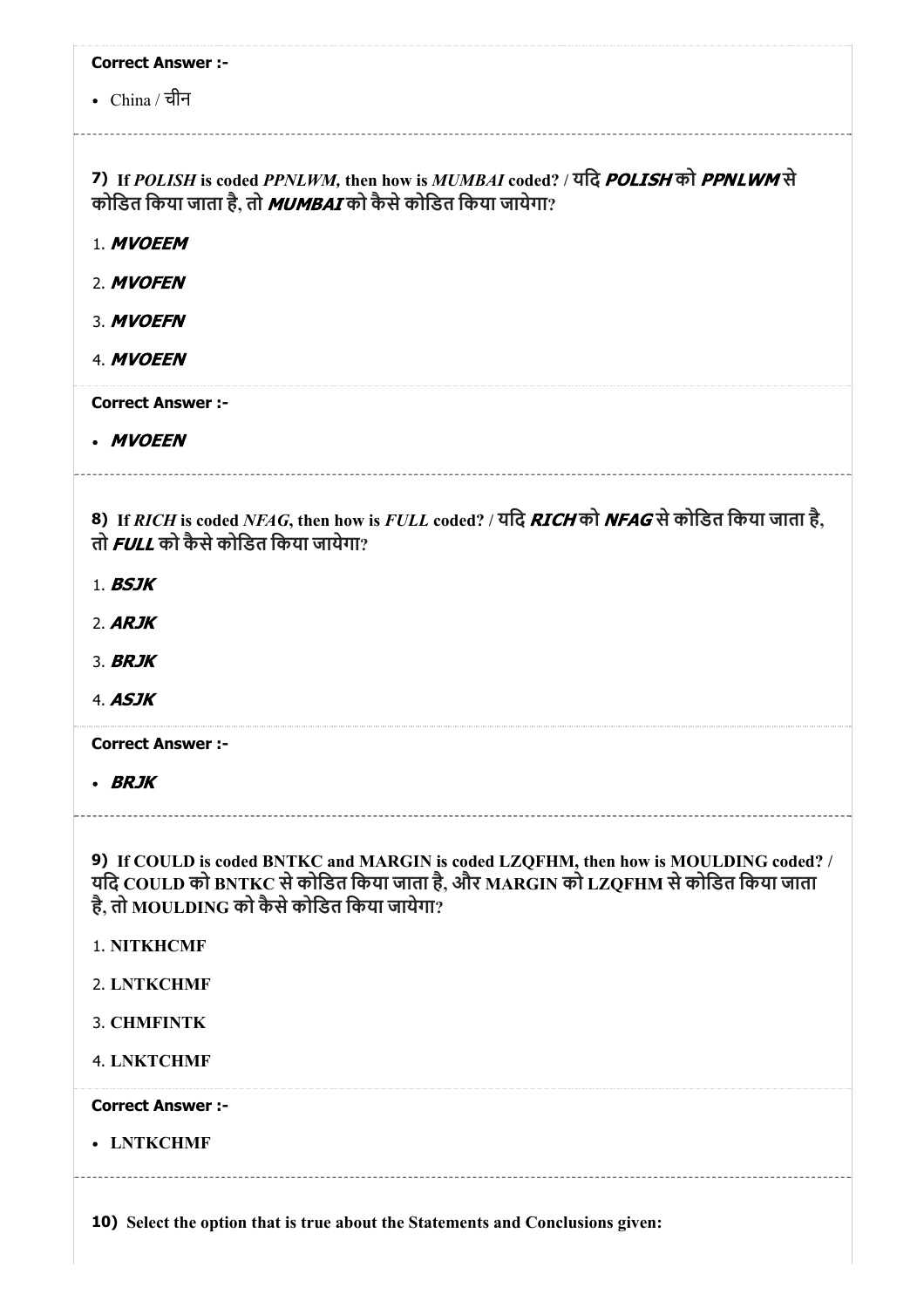| <b>Statements:</b><br>Some trees are pens<br>All pens are erasers                                       |
|---------------------------------------------------------------------------------------------------------|
| <b>Conclusions:</b><br>I. All erasers are pens<br>II. Some erasers are trees                            |
| / उस विकल्प का चयन कीजिए जो कि दिए गए कथनों और निष्कर्षों के बारे में सही है:                           |
| कथन:                                                                                                    |
| कुछ पेड़ कलम हैं                                                                                        |
| सभी कलम रबड़ हैं                                                                                        |
| निषकर्षः                                                                                                |
| I. सभी रबड़ कलम हैं                                                                                     |
| II. कुछ रबड़ पेड़ हैं                                                                                   |
| 1. neither conclusion I nor conclusion II follows / न ही निष्कर्ष I और न ही निष्कर्ष II अनुसरण करते हैं |
| 2. both conclusion I and II follows / निष्कर्ष I और II दोनों अनुसरण करते हैं                            |
| 3. only conclusion II follows / केवल निष्कर्ष II अनुसरण करता है                                         |
| 4. only conclusion I follows / केवल निष्कर्ष I अनुसरण करता है                                           |
| <b>Correct Answer :-</b>                                                                                |
|                                                                                                         |
| • only conclusion II follows / केवल निष्कर्ष II अनुसरण करता है                                          |
| 11) Select the option that is true about the Statements and Conclusions given:                          |
| <b>Statements:</b><br>Some cows are animals                                                             |
| Some animals are monkeys                                                                                |
|                                                                                                         |
| <b>Conclusions:</b><br>I. All monkeys are cows                                                          |
| II. No animal is a cow                                                                                  |
| / उस विकल्प का चयन कीजिए जो कि दिए गए कथनों और निष्कर्षों के बारे में सही है:                           |
| कथन:                                                                                                    |
| कुछ गायें पशु हैं                                                                                       |
| कुछ पशु बंदर हैं                                                                                        |
| निष् <b>कर्ष</b> :                                                                                      |

 $- - - - - -$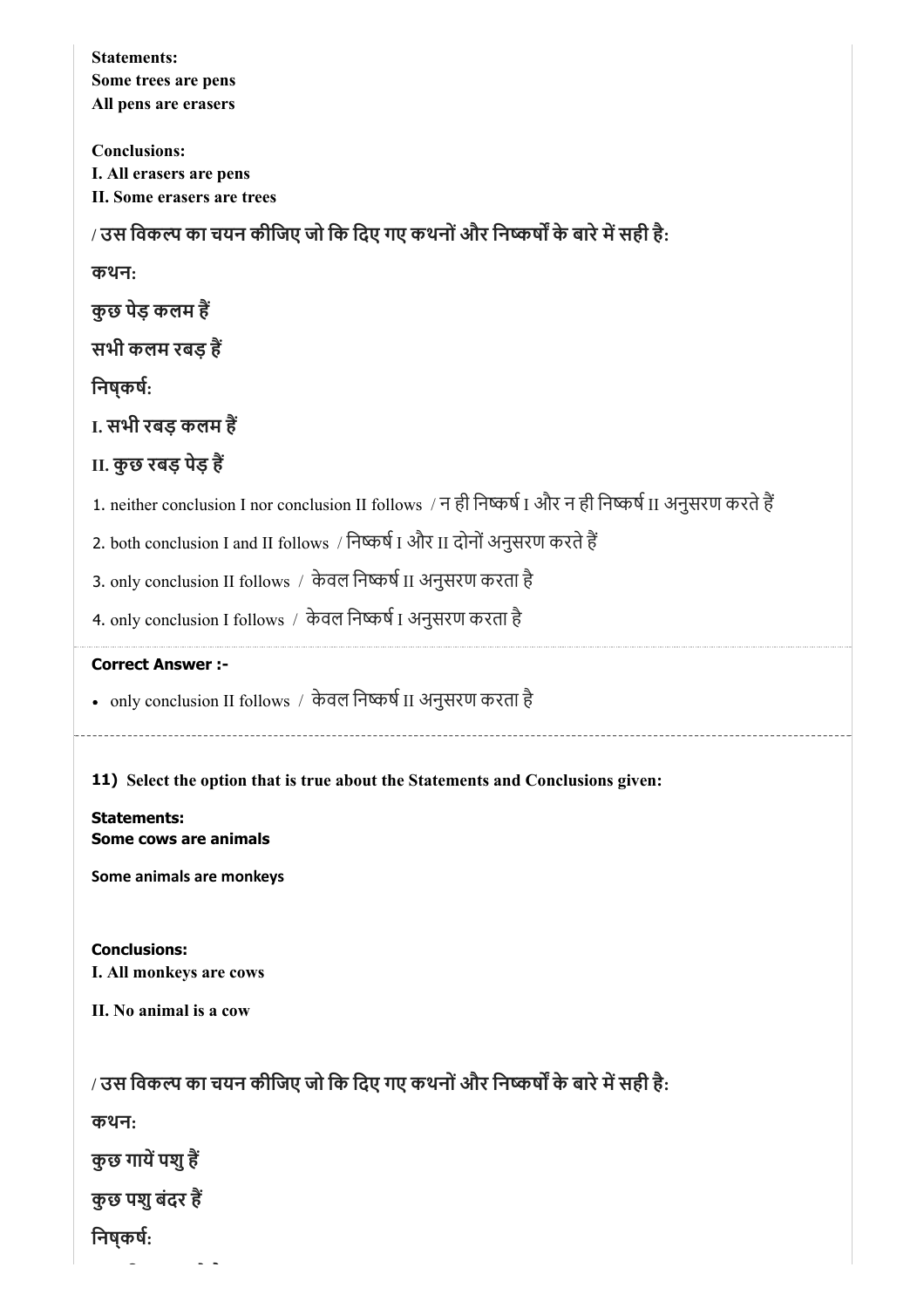# I. सभी बंदर गायें हैं

# II. कोई जानवर एक गाय नहींहै

1. neither conclusion I nor conclusion II follows / न ही निष्कर्ष I और न ही निष्कर्ष II अनुसरण करते हैं

2. both conclusion I and II follows / निष्कर्ष I और II दोनों अनुसरण करते हैं

3. only conclusion II follows / केवल निष्कर्ष II अनुसरण करता है

4. only conclusion I follows / केवल निष्कर्ष I अनुसरण करता है

#### Correct Answer :-

• neither conclusion I nor conclusion II follows / न ही निष्कर्ष I और न ही निष्कर्ष II अनुसरण करते हैं

12) Some boys are sitting in a row. Raju is sitting fourteenth from the left and Ramesh is seventh from the right. If there are four boys between Raju and Ramesh, how many boys are there in the row? / कुछ लड़के एक पंक्ति में बैठे हुए हैं। राजू, बाएं ओर से 14वें स्**थान पर बैठा हुआ है और रमेश, दाएं ओर** से सातवे स्थान पर बैठा है। यदि वहां राजू और रमेश के बीच चार लड़के है तो उस पंक्ति में कुल कितने लड़के हैं?

- 2. 17
- 3. 20
- 4. 23

Correct Answer :-

 $-25$ 

## 13) If BELIEF is coded EBILFE, then how is BANANA coded? / यिद BELIEF को EBILFE से कोडित किया जाता है, तो BANANA को कैसे कोडित किया जायेगा?

- 1. ABANAN
- 2. ANANAB
- 3. ANABAN
- 4. BANAAN

### Correct Answer :-

ABANAN

14) In a row of girls facing north, Reena is 10th to the left of Pallavi, who is 21st from the right end. If Malini, who is 17th from the left end, is fourth to the right of Reena, how many girls are there in a row? / उत्तर की ओर मुँह की हुई लड़कियों की पंक्ति में. रीना पल्लवी के बाएं से दसवीं है, जो कि दाएं छोर से 21<sup>वीं</sup> है। यदि मालिनी, जो कि बाएं छोर से 17<sup>वीं</sup> है, रीना के दाएं से चौथी हो तो पंक्ति में कितनी लड़कियाँ हैं?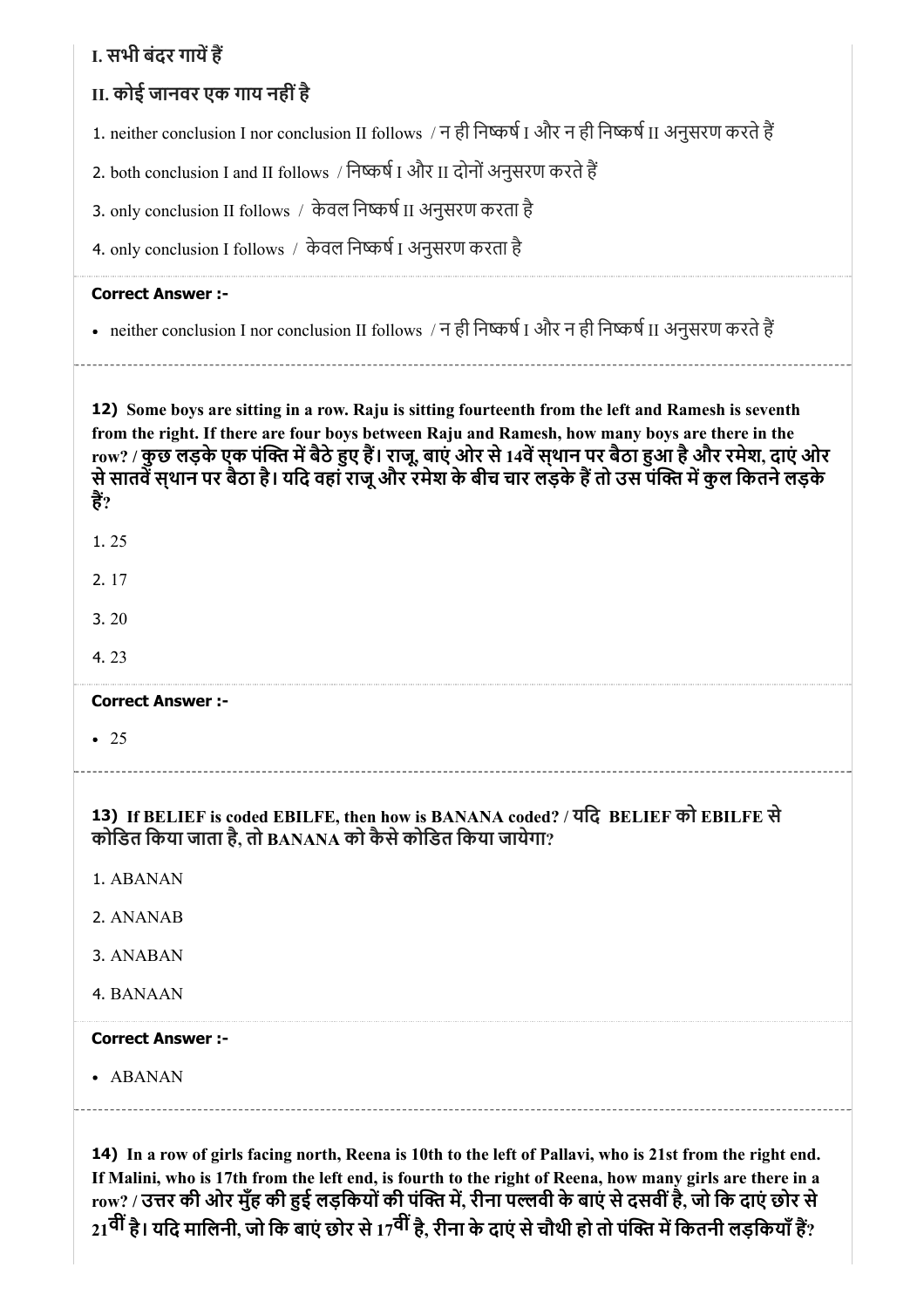| 1.44                                                                                                                                                                                                                                          |
|-----------------------------------------------------------------------------------------------------------------------------------------------------------------------------------------------------------------------------------------------|
| 2.43                                                                                                                                                                                                                                          |
| 3.37                                                                                                                                                                                                                                          |
| 4.49                                                                                                                                                                                                                                          |
| <b>Correct Answer :-</b>                                                                                                                                                                                                                      |
| $-43$                                                                                                                                                                                                                                         |
| 15) In India, the 'National Voters' Day is observed on ________________. / भारत में 'राष्ट्रीय मतदाता<br>दिवस' ______________ को मनाया जाता है।                                                                                               |
| 1. December 25 / 25 दिसंबर                                                                                                                                                                                                                    |
| 2. January 18 / 18 जनवरी                                                                                                                                                                                                                      |
| 3. January 25 / 25 जनवरी                                                                                                                                                                                                                      |
| 4. March 05 / 05 मार्च                                                                                                                                                                                                                        |
| <b>Correct Answer :-</b>                                                                                                                                                                                                                      |
| • January 25 / 25 जनवरी                                                                                                                                                                                                                       |
| 16) Select the option that is true about the Statements and Conclusions given:<br><b>Statements:</b><br>All painters are singers<br>Some singers are poets<br><b>Conclusions:</b><br>I. Some painters are poets<br>II. All painters are poets |
| / उस विकल्प का चयन कीजिए जो कि दिए गए कथनों और निष्कर्षों के बारे में सही है:                                                                                                                                                                 |
| कथन:                                                                                                                                                                                                                                          |
| सभी चित्रकार गायक हैं                                                                                                                                                                                                                         |
| कुछ गायक कवि हैं                                                                                                                                                                                                                              |
| निष्कर्षः                                                                                                                                                                                                                                     |
| I. कुछ चित्रकार कवि हैं                                                                                                                                                                                                                       |
| II. सभी चित्रकार कवि हैं                                                                                                                                                                                                                      |
| 1. neither conclusion I nor conclusion II follows / न ही निष्कर्ष I और न ही निष्कर्ष II अनुसरण करते हैं                                                                                                                                       |
| 2. both conclusion I and II follows / निष्कर्ष I और II दोनों अनुसरण करते हैं                                                                                                                                                                  |
| 3. only conclusion II follows / केवल निष्कर्ष II अनुसरण करता है                                                                                                                                                                               |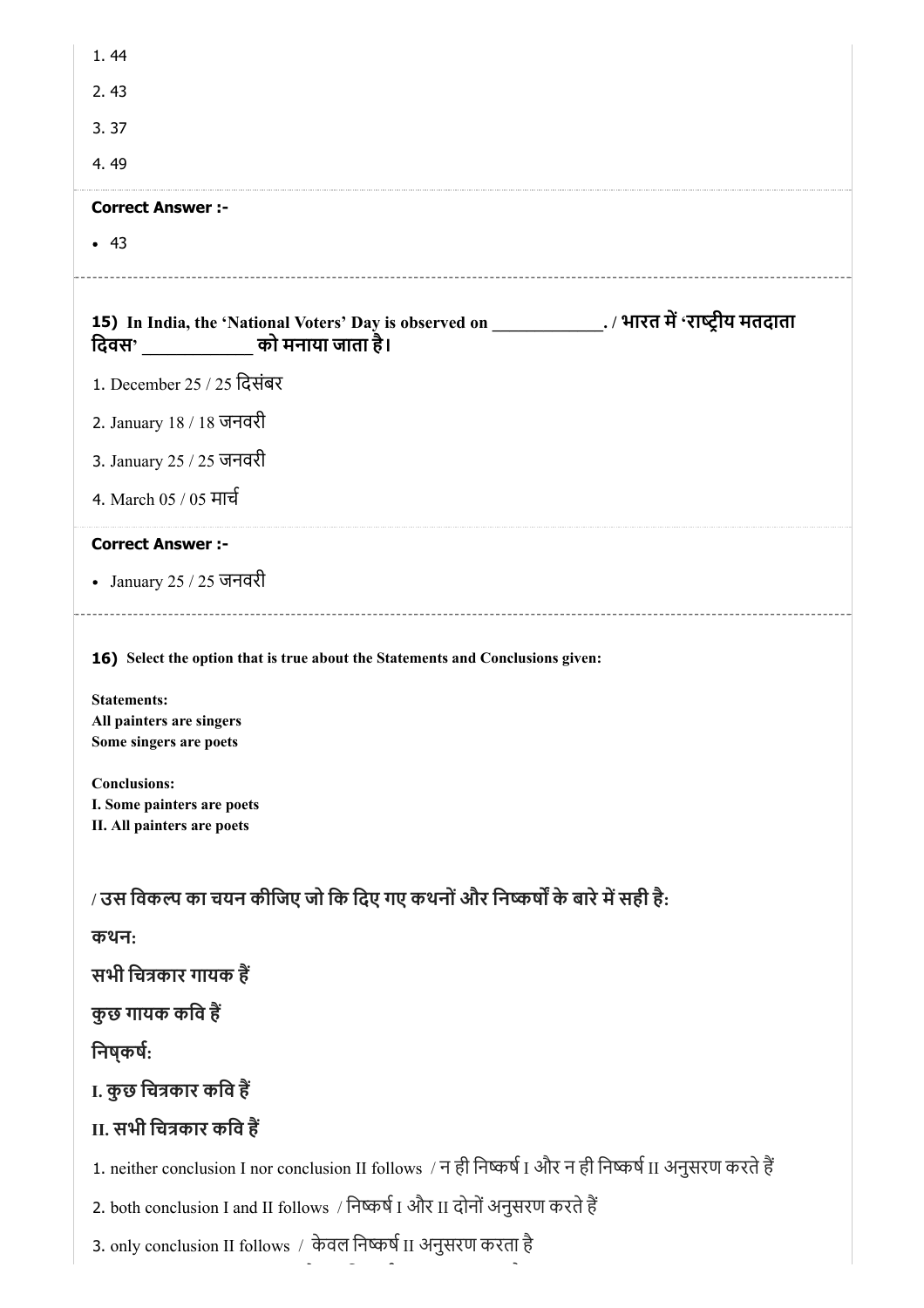17) Select the option that is true about the Statements and Conclusions given: 4. only conclusion I follows / केवल निष्कर्ष I अनुसरण करता है Correct Answer :- • neither conclusion I nor conclusion II follows / न ही निष्कर्ष I और न ही निष्कर्ष II अनुसरण करते हैं Statements: All teachers are students All students are professors Conclusions: I All teachers are professors II. All professors are teachers / उस विकल्प का चयन कीजिए जो कि दिए गए कथनों और निष्कर्षों के बारे में सही है: कथन: सभी शिक्षक छात्र हैं सभी छात्र प्रोफेसर हैं निषकर्ष: I. सभी शिक्षक प्रोफेसर हैं II. सभी ोफेसर िशक है 1. neither conclusion I nor conclusion II follows / न ही निष्कर्ष I और न ही निष्कर्ष II अनुसरण करते हैं 2. both conclusion I and II follows / निष्कर्ष I और II दोनों अनुसरण करते हैं 3. only conclusion II follows / केवल निष्कर्ष II अनुसरण करता है 4. only conclusion I follows / केवल निष्कर्ष I अनुसरण करता है Correct Answer :- • only conclusion I follows / केवल निष्कर्ष I अनुसरण करता है

# <sup>18)</sup> Which country hosted the 9<sup>th</sup> BRICS Summit in 2017? / 2017 में 9<sup>वां</sup> ब्रिक्स सम्मेलन किस देश में आयोजित किया गया?

- 1. Russia / स
- 2. China / चीन
- 3. Brazil / ब्राजील
- 4. India / भारत
- Correct Answer :-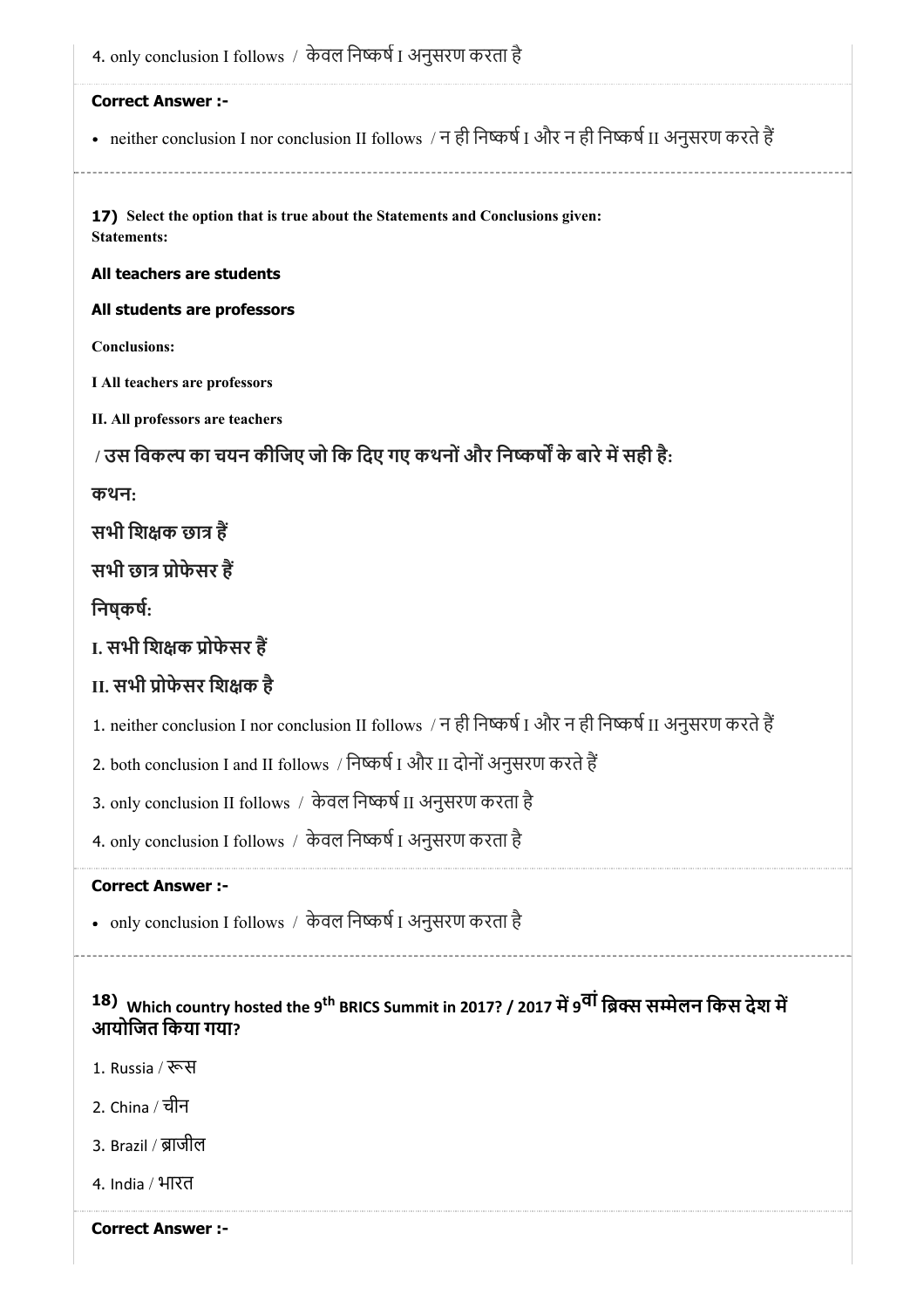| • China / चीन                                                                                                                                                                                                                                                                                                                                    |
|--------------------------------------------------------------------------------------------------------------------------------------------------------------------------------------------------------------------------------------------------------------------------------------------------------------------------------------------------|
| 19) The Child Marriage Restraint Act was in ____________. / बाल विवाह रोकथाम अधिनियम _<br>में हुआ था।                                                                                                                                                                                                                                            |
| 1.1899                                                                                                                                                                                                                                                                                                                                           |
| 2.1929                                                                                                                                                                                                                                                                                                                                           |
| 3.1952                                                                                                                                                                                                                                                                                                                                           |
| 4.1973                                                                                                                                                                                                                                                                                                                                           |
| <b>Correct Answer :-</b>                                                                                                                                                                                                                                                                                                                         |
| $\cdot$ 1929                                                                                                                                                                                                                                                                                                                                     |
| 20) Who among the following has been described as the 'Father of Indian Aviation'? / निम्नलिखित में से<br>किसे 'भारतीय विमानन का जनक' कहा जाता है?                                                                                                                                                                                               |
| 1. Dhirubhai Ambani / धीरूभाई अंबानी                                                                                                                                                                                                                                                                                                             |
| 2. Raj Bahadur / राज बहादुर                                                                                                                                                                                                                                                                                                                      |
| 3. JRD Tata / जेआरडी टाटा                                                                                                                                                                                                                                                                                                                        |
| 4. Jamnalal Bajaj / जमनालाल बजाज                                                                                                                                                                                                                                                                                                                 |
| <b>Correct Answer:-</b>                                                                                                                                                                                                                                                                                                                          |
| JRD Tata / जेआरडी टाटा                                                                                                                                                                                                                                                                                                                           |
| 21) Rohit is seventeenth from the left end of a row of 29 boys, and Karan is seventeenth from the right<br>end in the same row. How many boys are there between them in the row? / 29 लड़कों की पंक्ति में रोहित<br>बाएं छोर से सत्रहवां है और उसी पंक्ति में करन दाएं छोर से सत्रहवां है। उस पंक्ति में उन दोनों के बीच में<br>कितने लड़के हैं? |
| 1.3                                                                                                                                                                                                                                                                                                                                              |
| 2. data inadequate / डेटा अपर्याप्त है                                                                                                                                                                                                                                                                                                           |
| 3.5                                                                                                                                                                                                                                                                                                                                              |
| 4.6                                                                                                                                                                                                                                                                                                                                              |
| <b>Correct Answer :-</b>                                                                                                                                                                                                                                                                                                                         |
| $\bullet$ 3                                                                                                                                                                                                                                                                                                                                      |
| 22) Choose the number which is different from others in the group: / उस संख़या का चयन कीजिए जो                                                                                                                                                                                                                                                   |

समूह में अन्**य से** भिन्**न** है: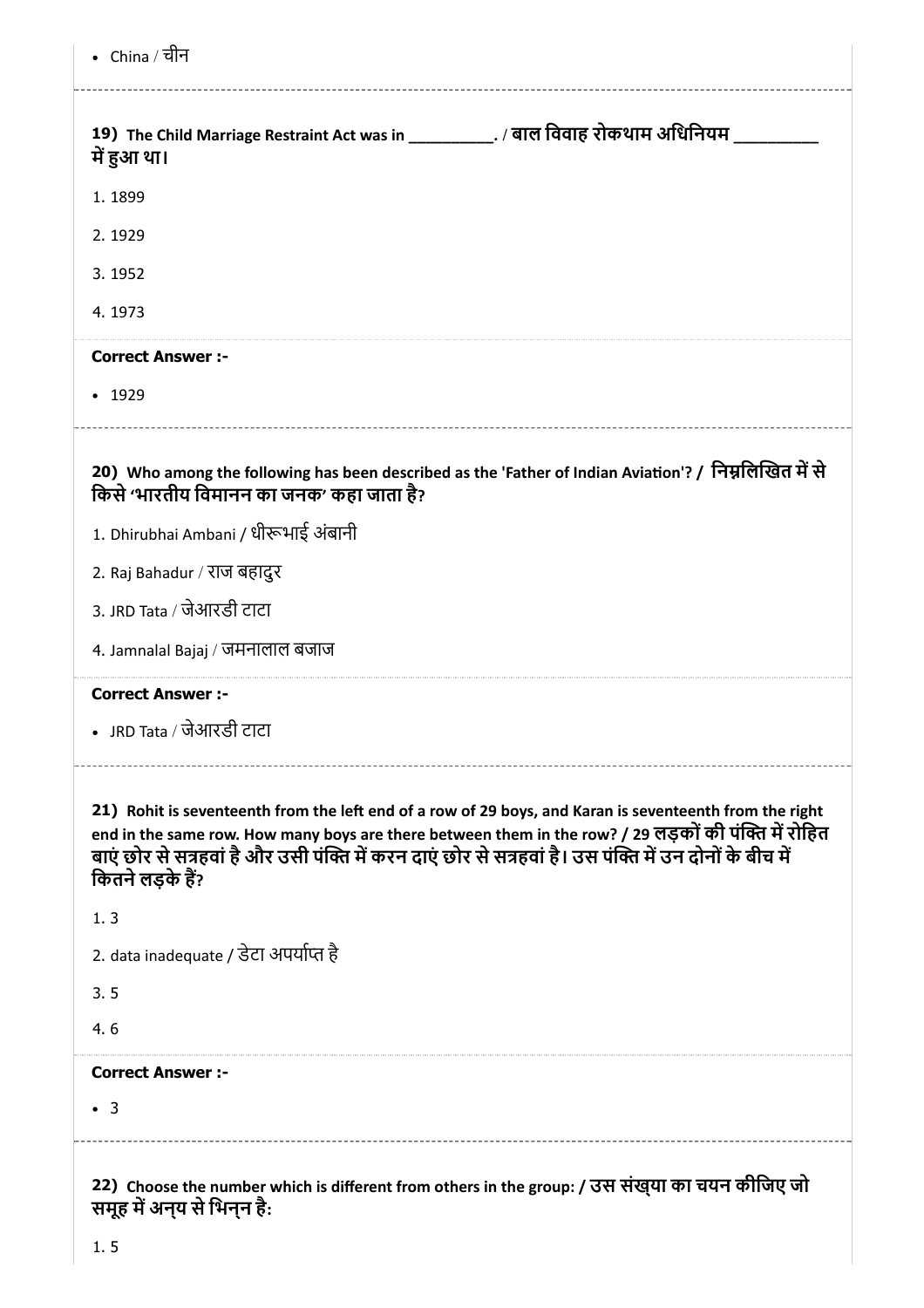| 3.12                                                                                                                                                                                                             |  |
|------------------------------------------------------------------------------------------------------------------------------------------------------------------------------------------------------------------|--|
| 4.9                                                                                                                                                                                                              |  |
| <b>Correct Answer :-</b>                                                                                                                                                                                         |  |
| $\bullet$ 5                                                                                                                                                                                                      |  |
| 23) Gandhi Sagar Dam has been built on__________river. / गाँधी सागर बांध को __________ नदी पर<br>बनाया गया है।                                                                                                   |  |
| 1. Narmada / नर्मदा                                                                                                                                                                                              |  |
| 2. Chambal / चम्बल                                                                                                                                                                                               |  |
| 3. Betwa / बेतवा                                                                                                                                                                                                 |  |
| 4. Mahanadi / महानदी                                                                                                                                                                                             |  |
| <b>Correct Answer :-</b>                                                                                                                                                                                         |  |
|                                                                                                                                                                                                                  |  |
| • Chambal / বর্দ্বল<br>24) Directive Principles of State Policy is contained in __________ of the Constitution of India. / राज्य के<br>नीति निर्देशक तत्व, भारतीय संविधान के विहित हैं।<br>1. Part III / भाग III |  |
| 2. Part II / $4\overline{1}\overline{1}$ II                                                                                                                                                                      |  |
| 3. Part IV / भाग IV                                                                                                                                                                                              |  |
| 4. Part VI / भाग VI                                                                                                                                                                                              |  |
| <b>Correct Answer :-</b>                                                                                                                                                                                         |  |
| • Part IV / HITI IV                                                                                                                                                                                              |  |
| 25) Sanchi is located in the district of ________. / सांची, _______ जिले में स्थित है।                                                                                                                           |  |
| 1. Bhopal / भोपाल                                                                                                                                                                                                |  |
| 2. Sehore / सिहोर                                                                                                                                                                                                |  |
| 3. Vidisha / विदिशा                                                                                                                                                                                              |  |
|                                                                                                                                                                                                                  |  |
| 4. Raisen / रायसेन<br><b>Correct Answer :-</b>                                                                                                                                                                   |  |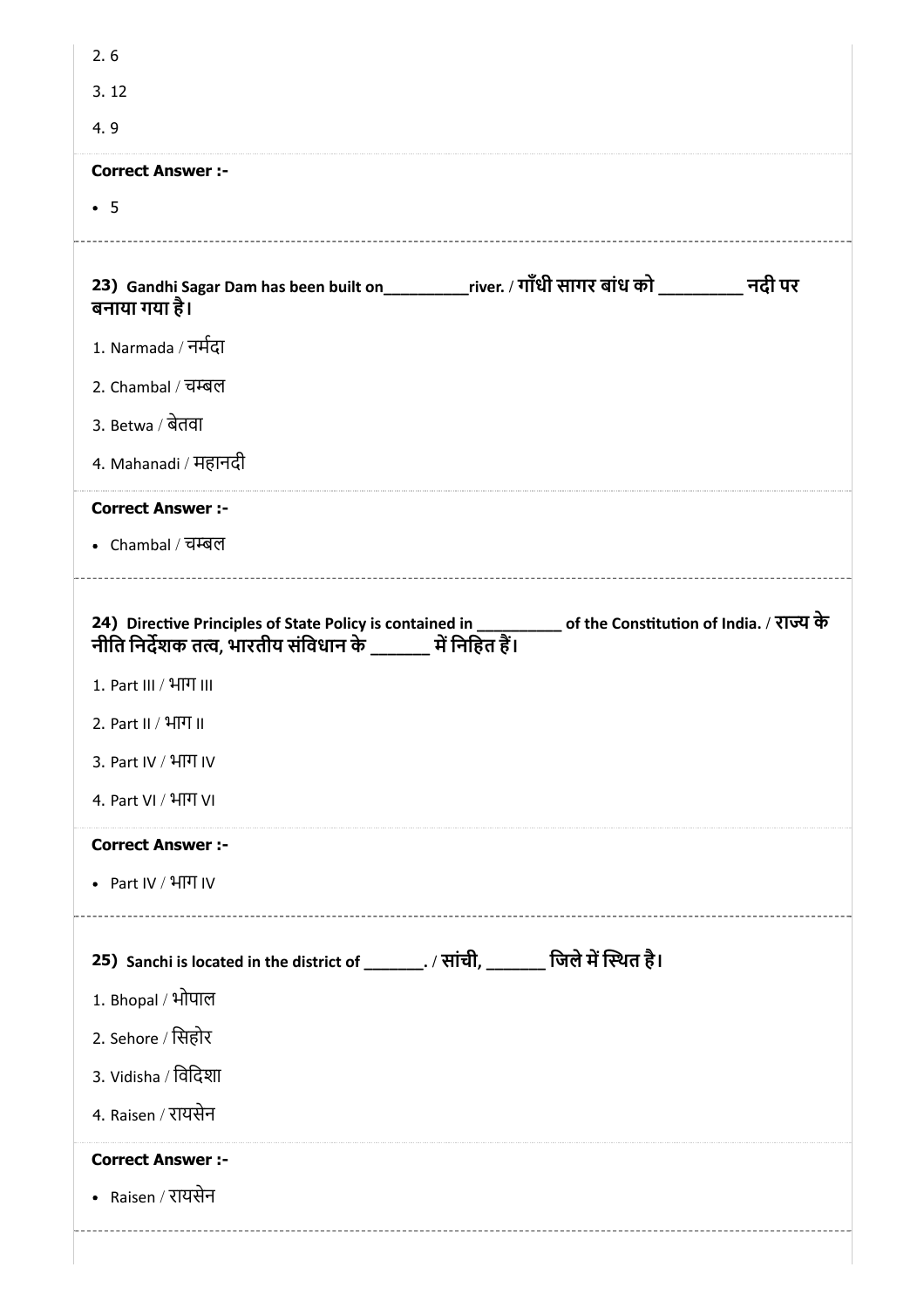| 26) _____ was declared as India's Cleanest City in the Swachh Survekshan-2017 conducted by the<br>Ministry of Urban Development. / शहरी विकास मंत्रालय द्वारा आयोजित <i>स्वच्छ सर्वेक्षण-2017</i> में ______ को<br>भारत का सबसे स्वच्छ शहर घोषित किया गया था। |
|---------------------------------------------------------------------------------------------------------------------------------------------------------------------------------------------------------------------------------------------------------------|
| 1. Indore / इंदौर                                                                                                                                                                                                                                             |
| 2. Mysuru / मैसूर                                                                                                                                                                                                                                             |
| 3. Varanasi / वाराणसी                                                                                                                                                                                                                                         |
| 4. Ahmedabad / अहमदाबाद                                                                                                                                                                                                                                       |
| <b>Correct Answer :-</b>                                                                                                                                                                                                                                      |
| • Indore / इंदौर                                                                                                                                                                                                                                              |
| 27) The Indo-Tibetan Border Police Force was raised in the year _________. / भारत-तिब्बत सीमा पुलिस<br>बल, वर्ष चिं स्थापित किया गया था।                                                                                                                      |
| 1.1967                                                                                                                                                                                                                                                        |
| 2.1948                                                                                                                                                                                                                                                        |
| 3.1973                                                                                                                                                                                                                                                        |
| 4.1962                                                                                                                                                                                                                                                        |
| <b>Correct Answer :-</b>                                                                                                                                                                                                                                      |
| • 1962                                                                                                                                                                                                                                                        |
| 28) India's first Partition Museum was inaugurated in the year_______. / भारत के पहले <i>विभाजन</i><br><i>संग्रहालय</i> का उद्घाटन वर्ष ______ में हुआ था।                                                                                                    |
| 1.2016                                                                                                                                                                                                                                                        |
| 2.1965                                                                                                                                                                                                                                                        |
| 3.1982                                                                                                                                                                                                                                                        |
| 4.1952                                                                                                                                                                                                                                                        |
| <b>Correct Answer :-</b>                                                                                                                                                                                                                                      |
| • 2016                                                                                                                                                                                                                                                        |
| 29) Indian Institute of Soil Science is located at ___________. / भारतीय मृदा विज्ञान संस्थान ___________<br>में<br>स्थित है।                                                                                                                                 |
| 1. Jamshedpur / जमशेदपुर                                                                                                                                                                                                                                      |
| 2. Pune / पुणे                                                                                                                                                                                                                                                |
| 3. Bhopal / भोपाल                                                                                                                                                                                                                                             |
|                                                                                                                                                                                                                                                               |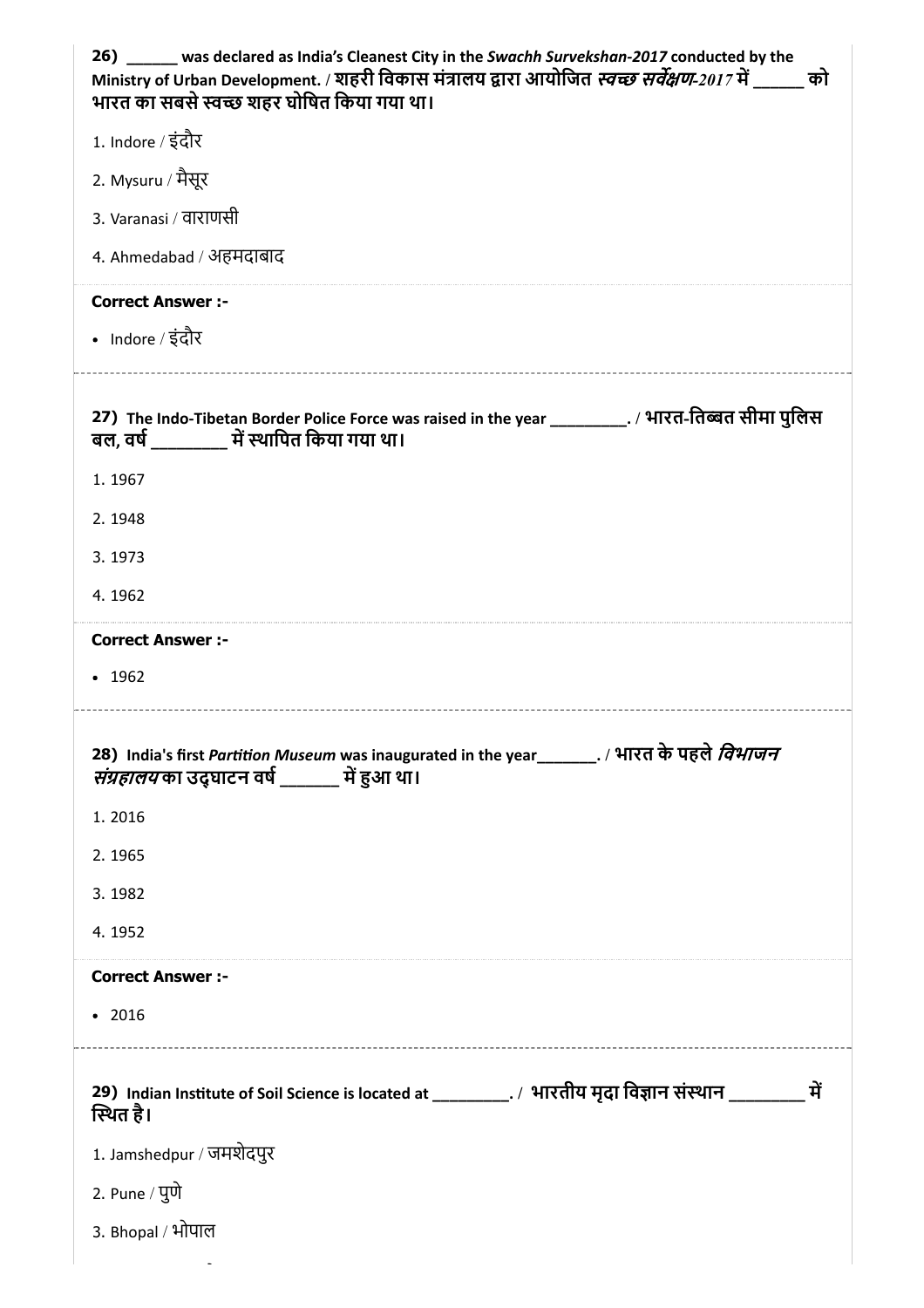| 4. Vadodara / वड़ोदरा                                                                                                                                                                                                                                                   |
|-------------------------------------------------------------------------------------------------------------------------------------------------------------------------------------------------------------------------------------------------------------------------|
| <b>Correct Answer:-</b>                                                                                                                                                                                                                                                 |
| • Bhopal / भोपाल                                                                                                                                                                                                                                                        |
| 30) _________ is the largest container port in India and is also known by Nhava Sheva. / _________<br>भारत का सबसे बड़ा कंटेनर बंदरगाह है जिसे न्हावा शेवा के नाम से भी जाना जाता है।                                                                                   |
| 1. Kandla Port / कांडला बंदरगाह                                                                                                                                                                                                                                         |
| 2. Kolkatta Port / कोलकाता बंदरगाह                                                                                                                                                                                                                                      |
| 3. Mormugao Port / मोरमुगाओ बंदरगाह                                                                                                                                                                                                                                     |
| 4. Jawaharlal Nehru Port / जवाहरलाल नेहरू बंदरगाह                                                                                                                                                                                                                       |
| <b>Correct Answer :-</b>                                                                                                                                                                                                                                                |
| • Jawaharlal Nehru Port / जवाहरलाल नेहरू बंदरगाह                                                                                                                                                                                                                        |
| 31) Which of the following states was received the KRISHI KARMAN award for the 5th time in<br>succession in 2017 for wheat production? / निम्नलिखित में से किस राज्य को 2017 में गेहूं के उत्पादन के<br>लिए लगातार 5 वीं बार <i>कृषि कर्मण</i> पुरस्कार प्राप्त हुआ था? |
| 1. Punjab / पंजाब                                                                                                                                                                                                                                                       |
| 2. Jharkhand / झारखंड                                                                                                                                                                                                                                                   |
| 3. Uttar Pradesh / उत्तर प्रदेश                                                                                                                                                                                                                                         |
| 4. Madhya Pradesh / मध्य प्रदेश                                                                                                                                                                                                                                         |
| <b>Correct Answer :-</b>                                                                                                                                                                                                                                                |
| • Madhya Pradesh / मध्य प्रदेश                                                                                                                                                                                                                                          |
| 32) Rani Rupmati's Pavilion is located at ___________. / रानी रूपमती का महल ___________ में स्थित है।                                                                                                                                                                   |
| 1. Patalkot / पातालकोट                                                                                                                                                                                                                                                  |
| 2. Chanderi / चंदेरी                                                                                                                                                                                                                                                    |
| 3. Mandu / मांडू                                                                                                                                                                                                                                                        |
| 4. Khajuraho / खजुराहो                                                                                                                                                                                                                                                  |
| <b>Correct Answer :-</b>                                                                                                                                                                                                                                                |
| • Mandu / मांडू                                                                                                                                                                                                                                                         |
| 33)                                                                                                                                                                                                                                                                     |

 $\frac{1}{2}$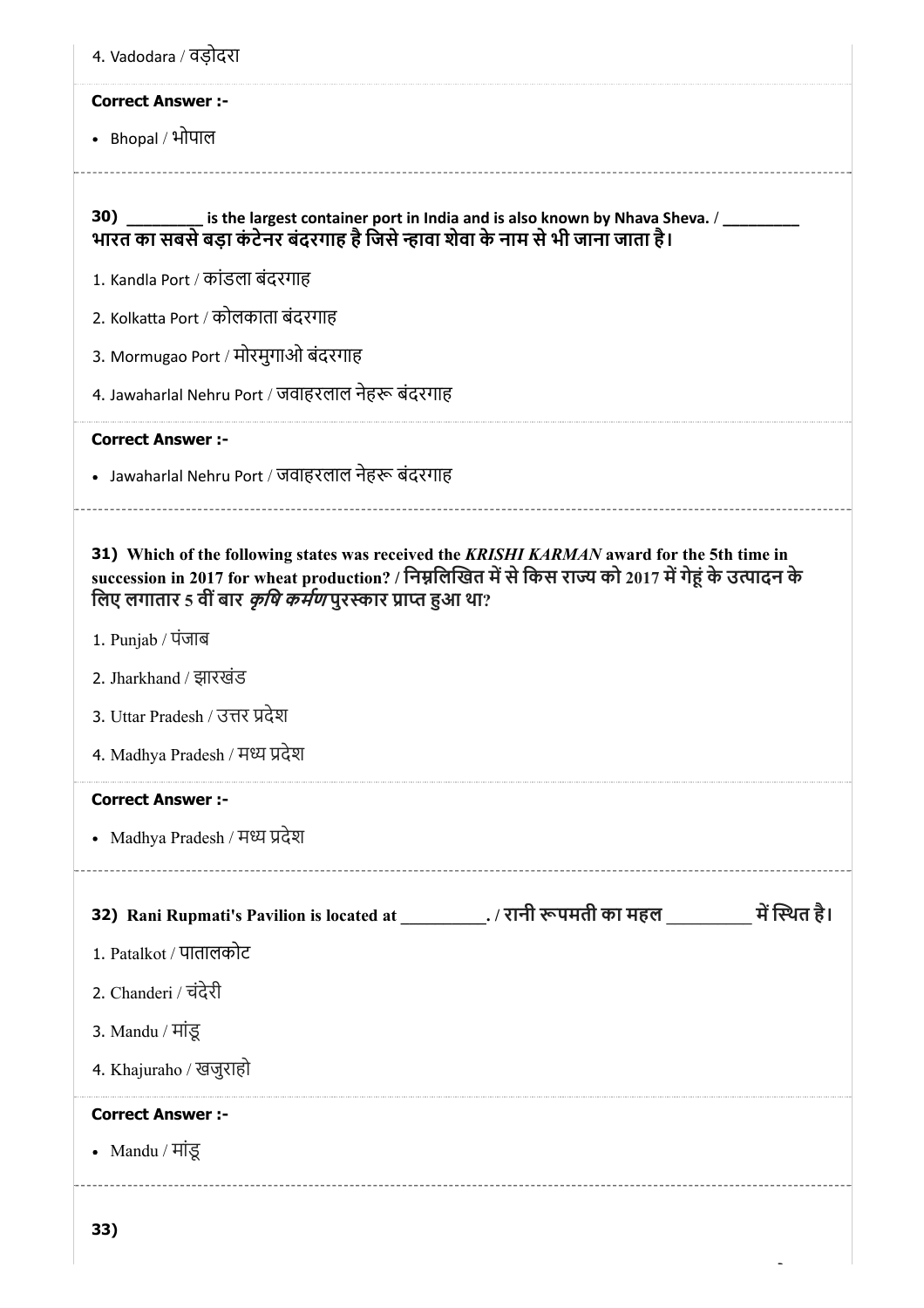| Who was honoured with Sahitya Akademi Award in 1972 for his book Buni Hui Rassi? / 1972 में<br>अपनी किताब ' <i>बुनी हुई रस्सी</i> ' के लिए किसको साहित्य अकादमी पुरस्कार से सम्मानित किया गया था? |
|---------------------------------------------------------------------------------------------------------------------------------------------------------------------------------------------------|
| 1. Bhawani Prasad Mishra / भवानी प्रसाद मिश्रा                                                                                                                                                    |
| 2. Abdul Latif Khan / अब्दुल लतीफ खान                                                                                                                                                             |
| 3. Makhanlal Chaturvedi / माखनलाल चतुर्वेदी                                                                                                                                                       |
| 4. Bal Krishna Sharma / बाल कृष्ण शर्मा                                                                                                                                                           |
| <b>Correct Answer :-</b>                                                                                                                                                                          |
| • Bhawani Prasad Mishra / भवानी प्रसाद मिश्रा                                                                                                                                                     |
| 34) Complete the series choosing the missing number: / लुप्त संख्या चुनकर श्रृंखला को पूरा<br>कीजिए:                                                                                              |
| 4, 6, 12, 14, 28, 30,                                                                                                                                                                             |
| 1.32                                                                                                                                                                                              |
| 2.62                                                                                                                                                                                              |
| 3.64                                                                                                                                                                                              |
| 4.60                                                                                                                                                                                              |
| <b>Correct Answer :-</b>                                                                                                                                                                          |
| • 60                                                                                                                                                                                              |
| 35) Complete the series choosing the missing number: / लुप्त संख्या चुनकर श्रृंखला को पूरा<br>कीजिए:                                                                                              |
| 0, 6, 24, 60, 120, $\frac{1}{2}$                                                                                                                                                                  |
| 1.210                                                                                                                                                                                             |
| 2.220                                                                                                                                                                                             |
| 3.215                                                                                                                                                                                             |
| 4.200                                                                                                                                                                                             |
| <b>Correct Answer :-</b>                                                                                                                                                                          |
| $\cdot$ 210                                                                                                                                                                                       |
| 36) Complete the series choosing the missing number: / लुप्त संख्या चुनकर श्रृंखला को पूरा<br>कीजिए:<br>$1, 3, 3, 6, 7, 9, \underline{\hspace{1cm}} 12, 21$<br>1.11                               |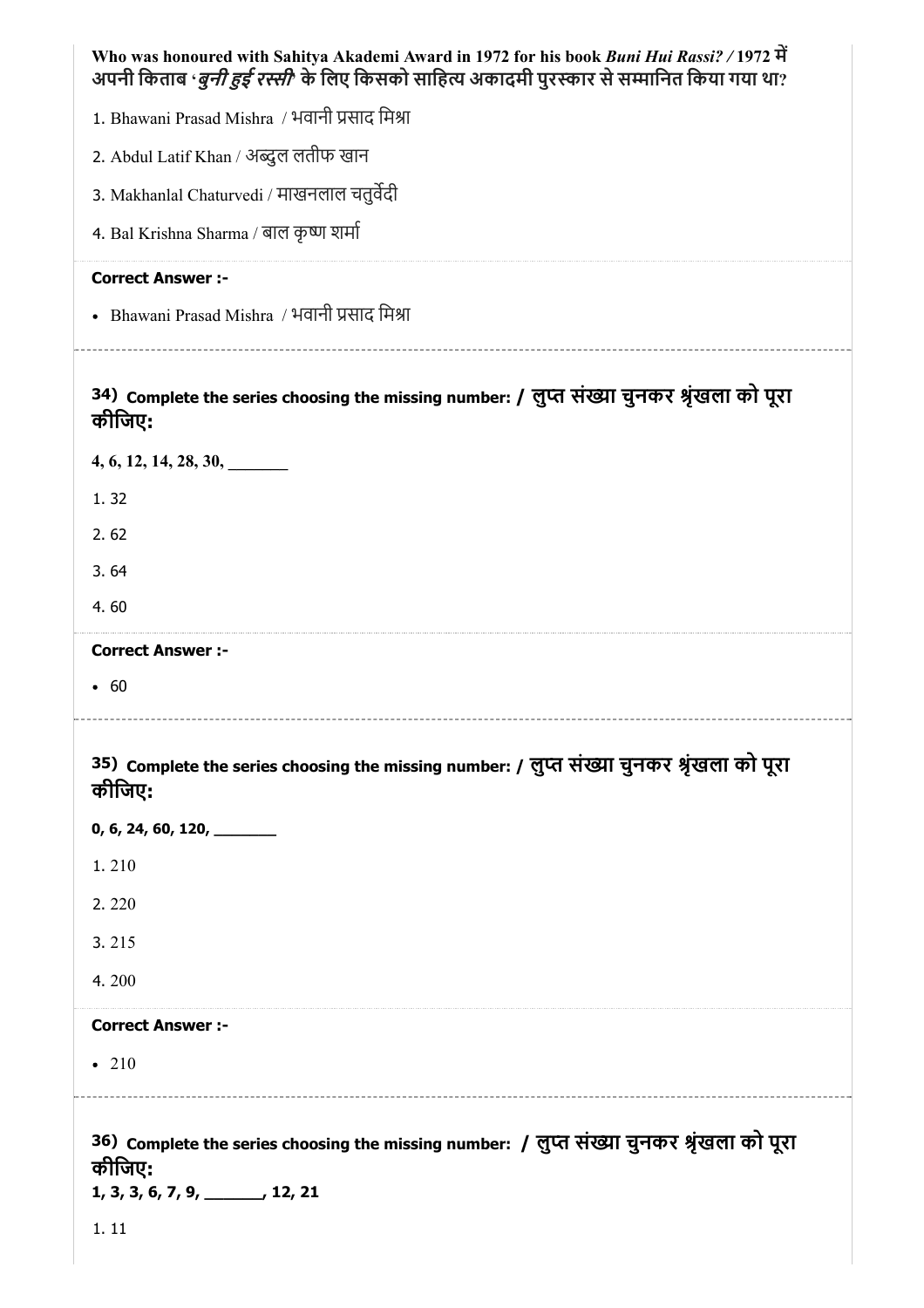| 2.13<br>3.10                                                                                                                                                                                                                                                                                                                                                                                                                                                                                                                                                        |
|---------------------------------------------------------------------------------------------------------------------------------------------------------------------------------------------------------------------------------------------------------------------------------------------------------------------------------------------------------------------------------------------------------------------------------------------------------------------------------------------------------------------------------------------------------------------|
| 4.12                                                                                                                                                                                                                                                                                                                                                                                                                                                                                                                                                                |
| <b>Correct Answer:-</b>                                                                                                                                                                                                                                                                                                                                                                                                                                                                                                                                             |
| • 13                                                                                                                                                                                                                                                                                                                                                                                                                                                                                                                                                                |
| 37) In a certain language, <i>Bananas are not ripe</i> is written as <i>Onka Pent Lepu Jima, Fruits are</i><br>ripe is written as Prefa Lepu Onka, Ripe mangoes are good is written as Lepu Jink Onka Reta.<br>What word represents <i>fruits</i> in the language. / एक ख़ास कोड भाषा में, <i>Bananas are not ripe</i> को<br><i>Onka Pent Lepu Jima</i> लिखा जाता है, <i>Fruits are ripe</i> को <i>Prefa Lepu Onka</i> लिखा जाता है, और<br>Ripe mangoes are good को Lepu Jink Onka Reta लिखा जाता है। इस भाषा में fruit के लिए किस<br>शब्द का इस्तेमाल किया गया है? |

1. Jink

2. Prefa

3. Lepu

4. Onka

Correct Answer :-

Prefa

38) Madhya Pradesh Government has proposed to develop the 'Ramayana Circuit' at \_\_\_\_\_\_. / म देश सरकार ने \_\_\_\_\_\_ म 'रामायण सिकट' को िवकिसत करनेका ाव िदया है।

1. Sanchi / सांची

2. Chitrakoot / िचकूट

3. Khajuraho / खजुराहो

4. Orchcha / ओरछा

Correct Answer :-

• Chitrakoot / चित्रकूट

39) The Scheduled Castes and the Scheduled Tribes (Prevention of Atrocities) Act was passed by the Parliament in the year\_\_\_\_\_\_\_\_\_\_. / अनुसूचित जाति तथा अनुसूचित जनजाति (अत्याचारों निरोधक) अधिनियम संसद द्वारा वर्ष \_\_\_\_\_\_ में पारित किया गया था।

1. 1967

2. 1976

3. 1996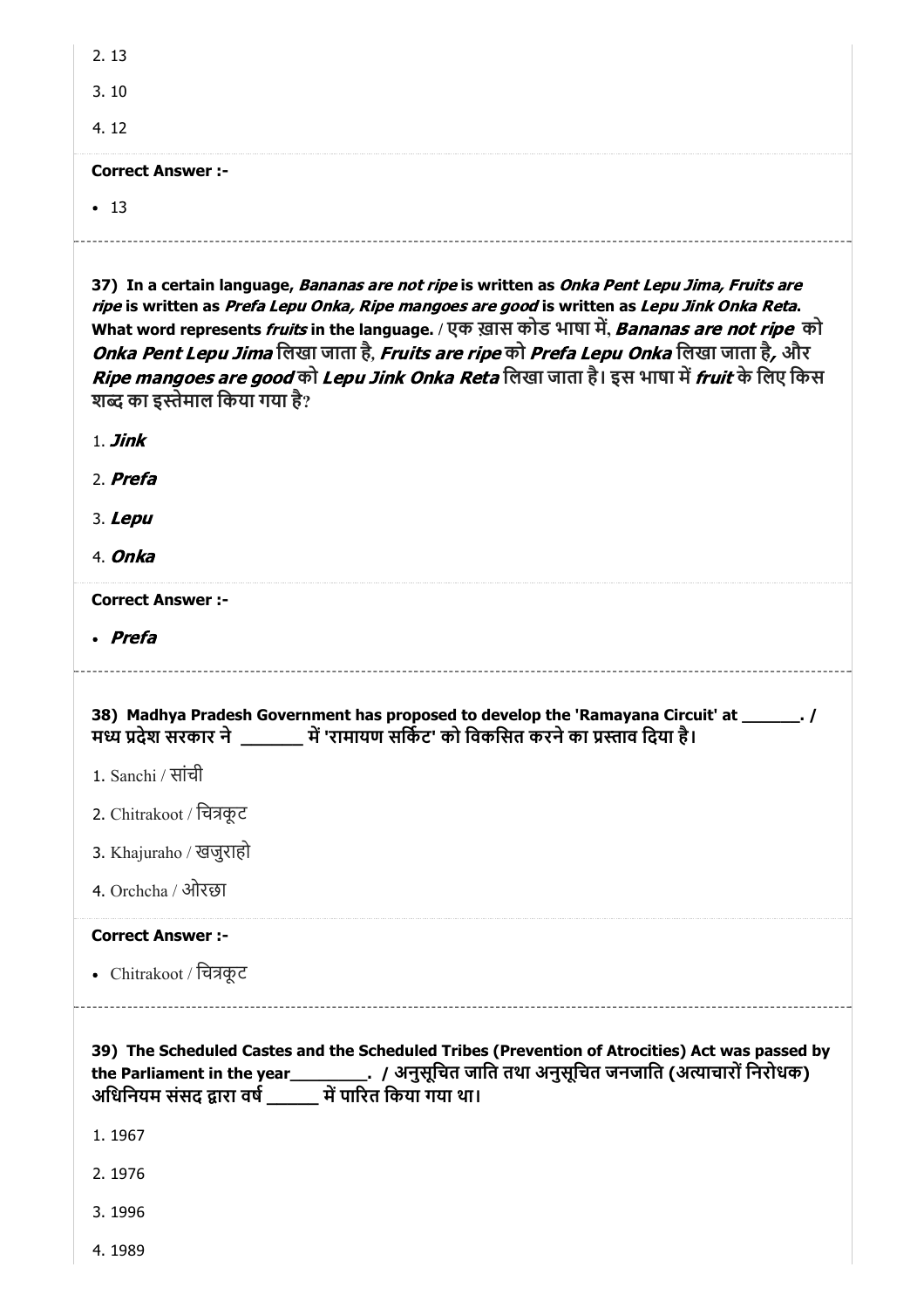| <b>Correct Answer :-</b>                                                                                                                                                          |
|-----------------------------------------------------------------------------------------------------------------------------------------------------------------------------------|
| • 1989                                                                                                                                                                            |
|                                                                                                                                                                                   |
| 40) The series given below contains a sequence of numbers. Identify the incorrect combination:<br>/ नीचे दी गई श्रृंखला में, संख्याओं का एक क्रम उपस्थित हैं। गलत संयोजन पहचानिए: |
| 2, 15, 41, 80, 134                                                                                                                                                                |
| 1.41                                                                                                                                                                              |
| 2.80                                                                                                                                                                              |
| 3.15                                                                                                                                                                              |
| 4.134                                                                                                                                                                             |
| <b>Correct Answer :-</b>                                                                                                                                                          |
| • 134                                                                                                                                                                             |
|                                                                                                                                                                                   |
| Topic:- Mental Ability and Mental Aptitude                                                                                                                                        |
|                                                                                                                                                                                   |
| 1)<br>Length of a rectangular room is $2\frac{4}{5}$ metre and width is $7\frac{3}{7}$ metre. What is its area? / एक आयताकार                                                      |
| कमरे की लंबाई, 2 $\frac{4}{5}$ मीटर और चौड़ाई 7 $\frac{3}{7}$ मीटर है। इसका क्षेत्रफल क्या है?                                                                                    |
| $22\frac{7}{10}$ Sq.m<br>1.                                                                                                                                                       |
| $20 - \text{Sq.m}$<br>2.                                                                                                                                                          |
| $21 - \text{Sq}$ .m<br>3.                                                                                                                                                         |
| $23\frac{6}{9}$ Sq.m<br>4.                                                                                                                                                        |
| <b>Correct Answer :-</b>                                                                                                                                                          |
| $20\frac{4}{5}$ Sq.m                                                                                                                                                              |
| 2) In the sequence shown below, which figure comes next? / नीचे दिये गये क्रम में, अगली आकृति कौन                                                                                 |

सी आयेगी?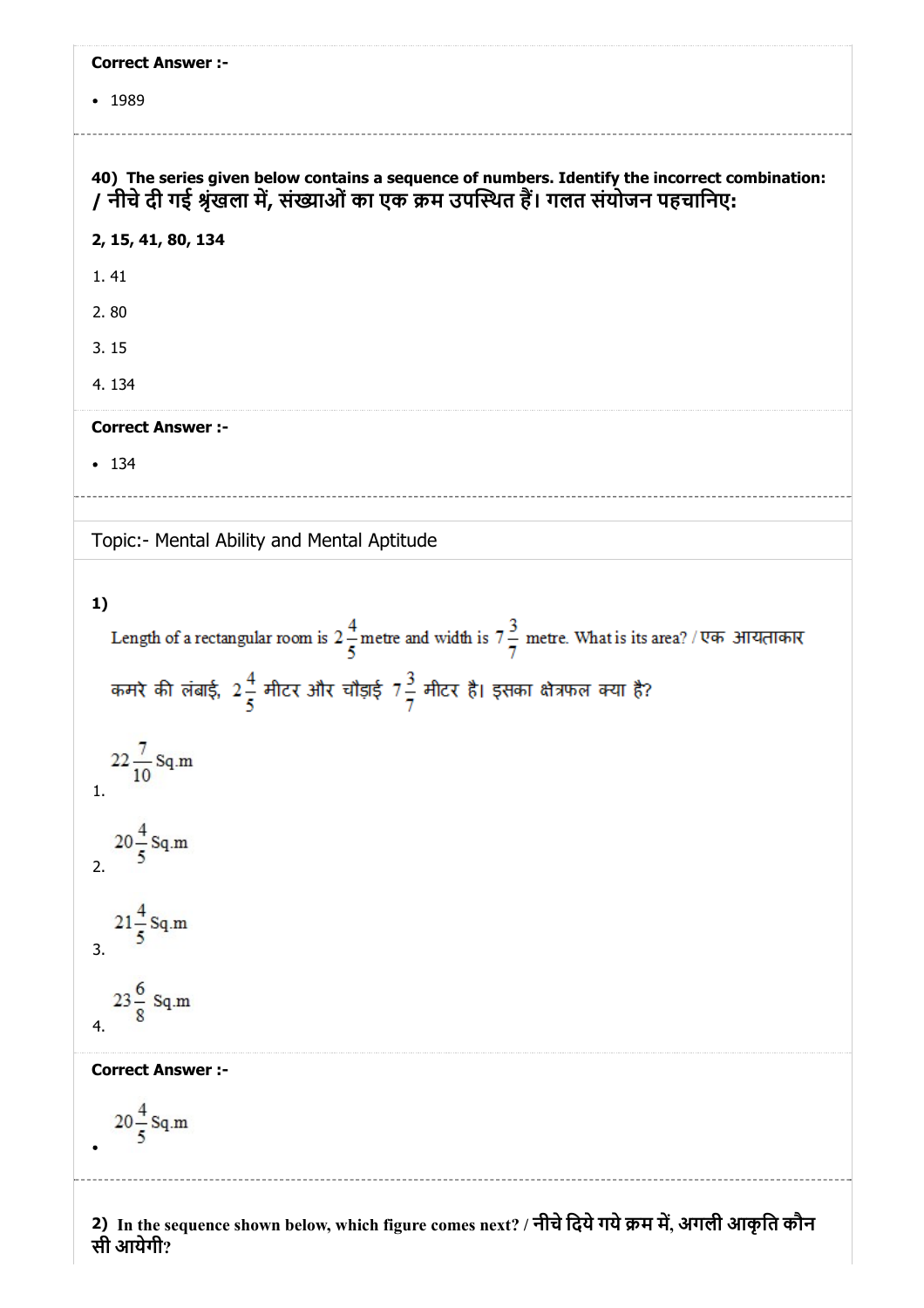

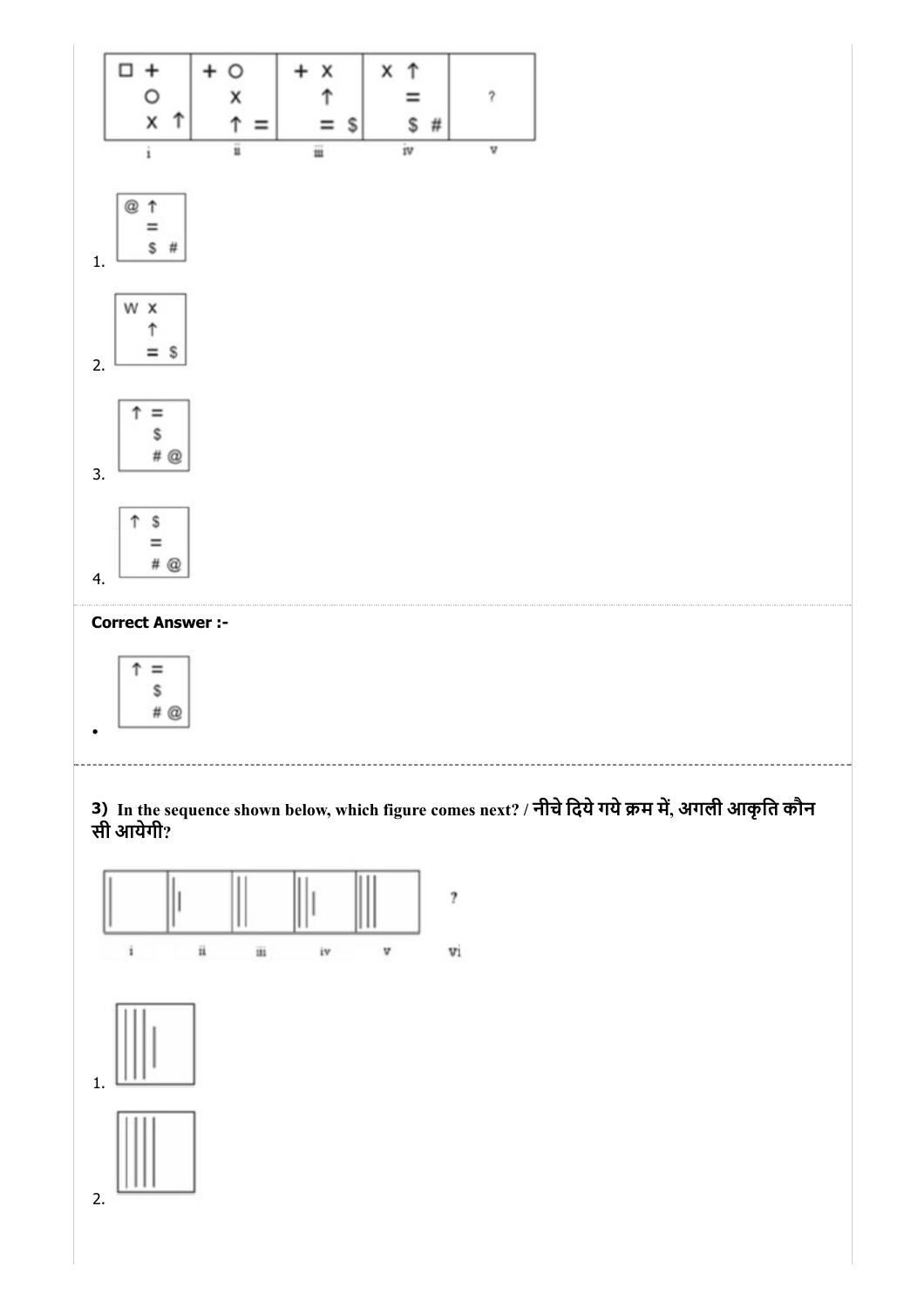| 3.                                                                                   |                                                                                                                                                                                                      |
|--------------------------------------------------------------------------------------|------------------------------------------------------------------------------------------------------------------------------------------------------------------------------------------------------|
| 4.                                                                                   |                                                                                                                                                                                                      |
| <b>Correct Answer :-</b>                                                             |                                                                                                                                                                                                      |
|                                                                                      |                                                                                                                                                                                                      |
|                                                                                      | 4) $666.06 + 66.60 + 0.66 + 6.06 + 6 + 60 = ?$                                                                                                                                                       |
| 1.820.66                                                                             |                                                                                                                                                                                                      |
| 2.798.52                                                                             |                                                                                                                                                                                                      |
| 3.805.38                                                                             |                                                                                                                                                                                                      |
| 4.845.38                                                                             |                                                                                                                                                                                                      |
| <b>Correct Answer :-</b>                                                             |                                                                                                                                                                                                      |
| $\cdot$ 805.38                                                                       |                                                                                                                                                                                                      |
| i.twerg02453grewt<br>ii.twerg02453grewt<br>iii.twerg02453grewt<br>iv.twerq02453grewt | 5) The series given below contains a sequence of alphabets and numbers. Identify the incorrect combination: / नीचे दी गई श्रृंखला में, अक्षरों और संख्याओं का एक क्रम निहित हैं। गलत संयोजन पहचानिए: |
| $1.$ iii                                                                             |                                                                                                                                                                                                      |
| 2. ii                                                                                |                                                                                                                                                                                                      |
| 3. iv                                                                                |                                                                                                                                                                                                      |
| 4. i                                                                                 |                                                                                                                                                                                                      |
|                                                                                      |                                                                                                                                                                                                      |
| <b>Correct Answer :-</b>                                                             |                                                                                                                                                                                                      |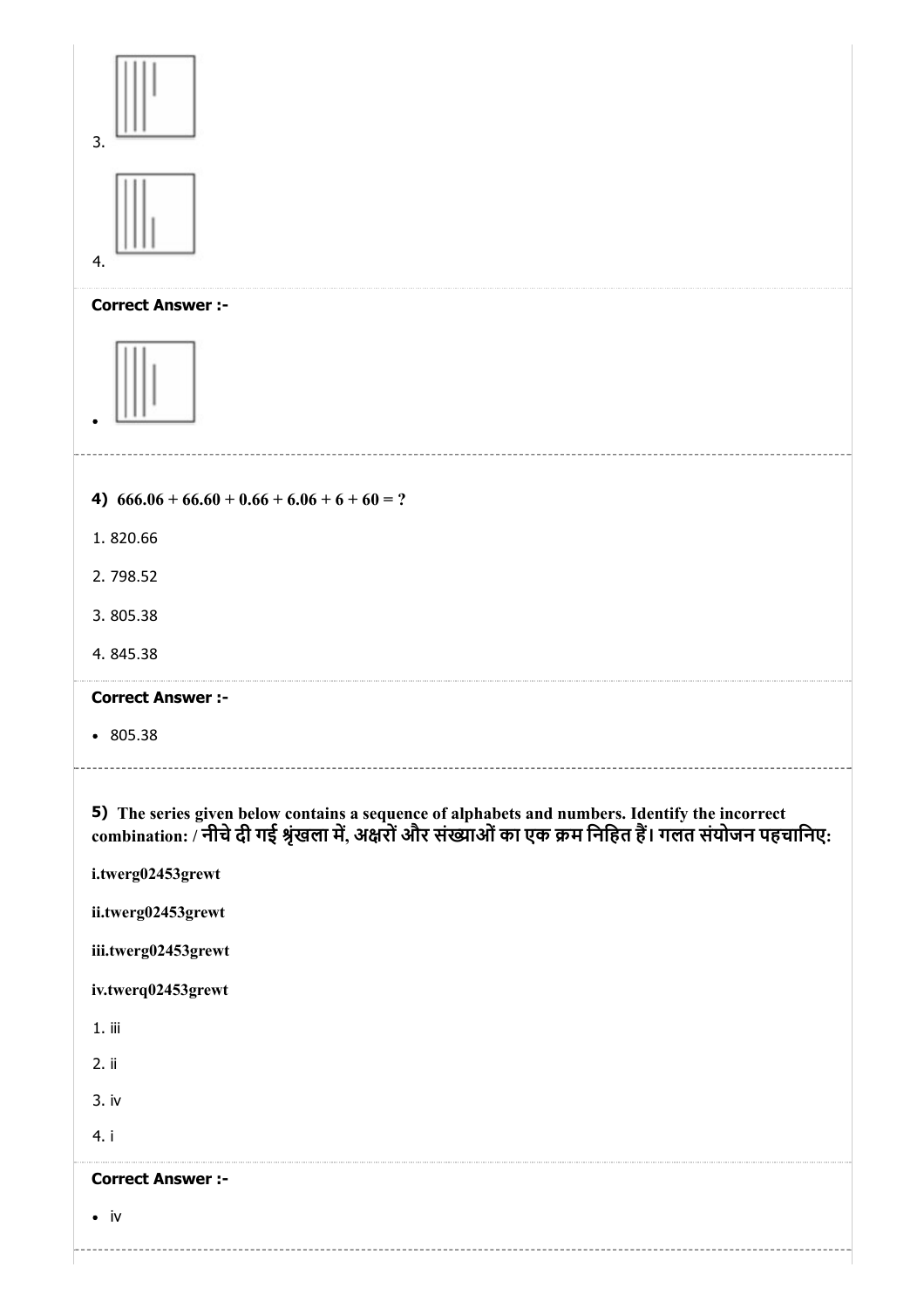| 6) The Product of ages of X and Y is 80 and the ratio of the ages of X and Y is 5:16. Find the present<br>age of Y. / X और Y की आयु का गुणनफल 80 है और X और Y की आयु का अनुपात 5:16 है। Y की वर्तमान<br>आयु ज्ञात करें।                                                                                                                                   |
|-----------------------------------------------------------------------------------------------------------------------------------------------------------------------------------------------------------------------------------------------------------------------------------------------------------------------------------------------------------|
| 1.32                                                                                                                                                                                                                                                                                                                                                      |
| 2.16                                                                                                                                                                                                                                                                                                                                                      |
| 3.4                                                                                                                                                                                                                                                                                                                                                       |
| 4.14                                                                                                                                                                                                                                                                                                                                                      |
| <b>Correct Answer :-</b>                                                                                                                                                                                                                                                                                                                                  |
| $\cdot$ 16                                                                                                                                                                                                                                                                                                                                                |
| 7) In a group of 6 persons, when one person with an age of 30 years is replaced by another person,<br>the average age of the group decreases by 2 years. Find the age of the new person. / 6 व्यक्तियों के एक<br>समूह में, जब एक 30 वर्षीय व्यक्ति को अन्य व्यक्ति से बदल दिया गया तो समूह की औसत आयु 2 वर्ष घट<br>जाती है। नए व्यक्ति की आयु ज्ञात करें। |
| 1. 16 yrs / 16 বর্ষ                                                                                                                                                                                                                                                                                                                                       |
| 2. 22 yrs / 22 বর্ষ                                                                                                                                                                                                                                                                                                                                       |
| 3. $18 \text{ yrs} / 18 \overline{\text{d}}\overline{\text{d}}$                                                                                                                                                                                                                                                                                           |
| 4. 20 yrs / 20 वर्ष                                                                                                                                                                                                                                                                                                                                       |
| <b>Correct Answer :-</b>                                                                                                                                                                                                                                                                                                                                  |
| • 18 yrs / 18 वर्ष                                                                                                                                                                                                                                                                                                                                        |
| 8) 5 students can finish 10 projects in 3 days. How much time will 3 students take to finish 12 projects?<br>/ 5 छात्र, 10 प्रोजेक्ट 3 दिनों में पूरा कर सकते हैं। 12 प्रोजेक्ट को पूरा करने के लिए 3 छात्रों को कितना समय<br>लगेगा?                                                                                                                      |
| 1. 12 days / 12 दिन                                                                                                                                                                                                                                                                                                                                       |
| 2. 6 days / 6 दिन                                                                                                                                                                                                                                                                                                                                         |
| 3. 10 days / 10 दिन                                                                                                                                                                                                                                                                                                                                       |
| 4.4 days / 4 दिन                                                                                                                                                                                                                                                                                                                                          |
| <b>Correct Answer:-</b>                                                                                                                                                                                                                                                                                                                                   |
| • 6 days / 6 दिन                                                                                                                                                                                                                                                                                                                                          |
| 9) A shopkeeper allowed 5 % discount on marked price of the tape recorder. If the selling price is Rs.<br>1273, then what is its marked price? / एक दुकानदार ने टेप रिकॉर्डर के अंकित मूल्य पर 5% की छूट की                                                                                                                                               |

अनुमति दी। यदि विक्रय मूल्य 1273 रुपये है तो उसका अर्कित मूल्य कितना होगा?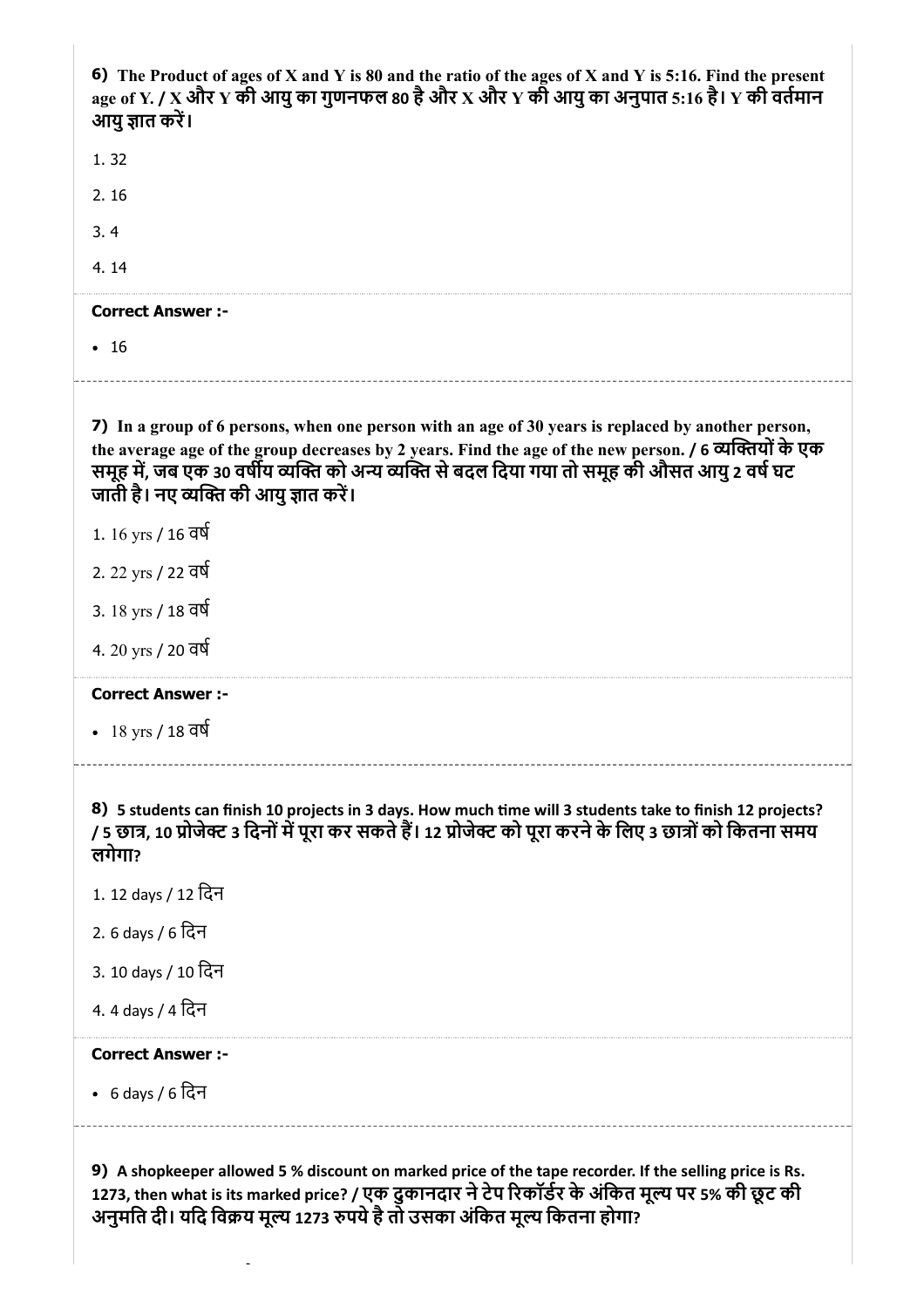| 1. Rs. 1440 / 1440 रुपये                                                                                                                                                                                                                                                                                                                                                                                                           |
|------------------------------------------------------------------------------------------------------------------------------------------------------------------------------------------------------------------------------------------------------------------------------------------------------------------------------------------------------------------------------------------------------------------------------------|
| 2. Rs. 1140 / 1140 रुपये                                                                                                                                                                                                                                                                                                                                                                                                           |
| 3. Rs. 1240 / 1240 रुपये                                                                                                                                                                                                                                                                                                                                                                                                           |
| 4. Rs. 1340 / 1340 रुपये                                                                                                                                                                                                                                                                                                                                                                                                           |
| <b>Correct Answer :-</b>                                                                                                                                                                                                                                                                                                                                                                                                           |
| • Rs. 1340 / 1340 रुपये                                                                                                                                                                                                                                                                                                                                                                                                            |
| 10) A person's present age is two-fifth of the age of his mother. After 8 years, he will be one-half of the<br>age of his mother. How old is the mother at present? / एक व्यक्ति की वर्तमान आयु उसकी माता की आयु<br>की 2/5 है। 8 वर्षों के पश्चात, वो अपने माता की आयु का आधा होगा। वर्तमान में उसकी माता कितने वर्ष की है?                                                                                                        |
| 1.44                                                                                                                                                                                                                                                                                                                                                                                                                               |
| 2.38                                                                                                                                                                                                                                                                                                                                                                                                                               |
| 3.40                                                                                                                                                                                                                                                                                                                                                                                                                               |
| 4.42                                                                                                                                                                                                                                                                                                                                                                                                                               |
| <b>Correct Answer :-</b>                                                                                                                                                                                                                                                                                                                                                                                                           |
| • 40                                                                                                                                                                                                                                                                                                                                                                                                                               |
|                                                                                                                                                                                                                                                                                                                                                                                                                                    |
| 11) Ten men and 15 women, working together can complete a piece of work in 6 days. It takes 120 days<br>for a man to complete the same work. How many days will one woman take to complete the same<br>work? / दस पुरूष और 15 महिलाएं, साथ में कार्य करते हुए एक कार्य को 6 दिनों में पूर्ण कर सकते हैं। इसी<br>कार्य को पूर्ण करने में एक पुरूष को 120 दिन लगते हैं। उसी कार्य को पूर्ण करने में एक महिला को कितने दिन<br>लगेंगे? |
| 1. 150 days / 150 दिन                                                                                                                                                                                                                                                                                                                                                                                                              |
| 2. 200 days / 200 दिन                                                                                                                                                                                                                                                                                                                                                                                                              |
| 3. 180 days / 180 दिन                                                                                                                                                                                                                                                                                                                                                                                                              |
| 4. 125 days / 125 दिन                                                                                                                                                                                                                                                                                                                                                                                                              |
| <b>Correct Answer :-</b>                                                                                                                                                                                                                                                                                                                                                                                                           |
| • 180 days / 180 दिन                                                                                                                                                                                                                                                                                                                                                                                                               |
| 12) Find the value of (28 + 2 * 3 – 17 / 17) / (28 + 2 * 3 – 17 / 17) का मान ज्ञात करें।                                                                                                                                                                                                                                                                                                                                           |
| 1.33                                                                                                                                                                                                                                                                                                                                                                                                                               |
| 2.0<br>3.34                                                                                                                                                                                                                                                                                                                                                                                                                        |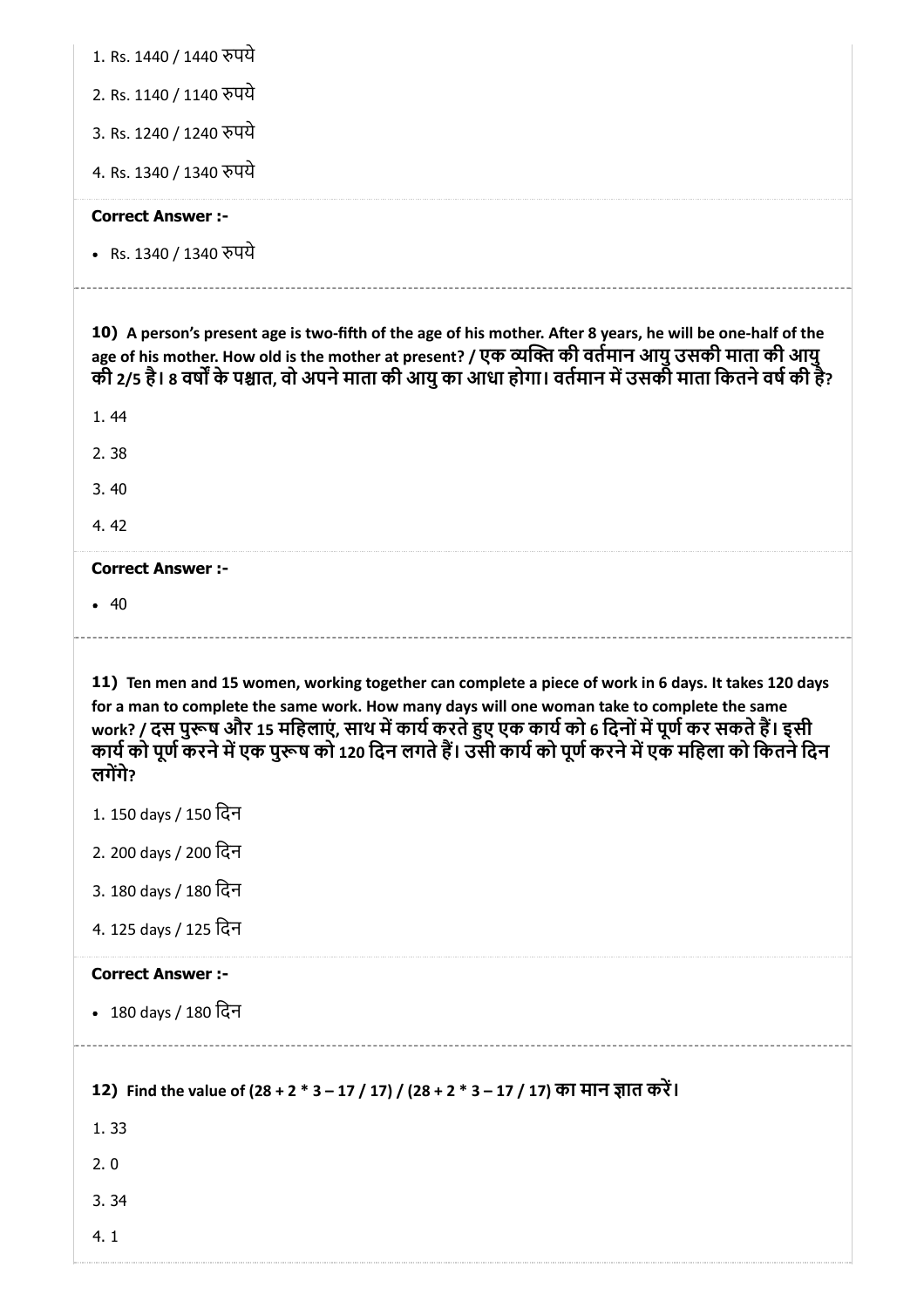| <b>Correct Answer :-</b>                                                                                                                                                                                                                                                                                                     |
|------------------------------------------------------------------------------------------------------------------------------------------------------------------------------------------------------------------------------------------------------------------------------------------------------------------------------|
| • 33                                                                                                                                                                                                                                                                                                                         |
|                                                                                                                                                                                                                                                                                                                              |
| 13) In a group of players, 10 play only Cricket while 20 play only Football and 5 players play both. How<br>many players are there in the group? / खिलाड़ियों के एक समूह में, 10 खिलाड़ी केवल क्रिकेट खेलते हैं<br>जबकि 20 खिलाड़ी केवल फुटबॉल खेलते हैं और 5 खिलाड़ी दोनों खेलते हैं। उस समूह में कुल कितने खिलाड़ी<br>हैं? |
| 1.20                                                                                                                                                                                                                                                                                                                         |
| 2.25                                                                                                                                                                                                                                                                                                                         |
| 3.30                                                                                                                                                                                                                                                                                                                         |
| 4.35                                                                                                                                                                                                                                                                                                                         |
| <b>Correct Answer :-</b>                                                                                                                                                                                                                                                                                                     |
| • 35                                                                                                                                                                                                                                                                                                                         |
|                                                                                                                                                                                                                                                                                                                              |
| 14) The number of cars produced annually in a factory increased by 12.5 %. If 9720 cars were produced<br>in 1978, the number of cars produced in 1976 was: / एक कारखाने में वार्षिक तौर पर उत्पादित कारों की<br>संख्या 12.5% तक बढ़ गई। यदि 1978 में 9720 कार उत्पादित हुई थीं, तो 1976 में उत्पादित कारें थीं:              |
| 1.7500                                                                                                                                                                                                                                                                                                                       |
| 2.7680                                                                                                                                                                                                                                                                                                                       |
| 3.10933                                                                                                                                                                                                                                                                                                                      |
| 4. None of the above / उपरोक्त में से कोई नहीं                                                                                                                                                                                                                                                                               |
| <b>Correct Answer :-</b>                                                                                                                                                                                                                                                                                                     |
| •7680                                                                                                                                                                                                                                                                                                                        |
| 15) Meera's mother is four times as old as Meera. After 5 years her mother will be 3 times as old as she<br>will be. Then what is the age of Meera? / मीरा की मां, मीरा से चार गुना उम्र में ज्यादा है। पांच वर्ष बाद,<br>उसकी मां की आयु उसकी आयु से तीन गुना हो जाएगी। मीरा की वर्तमान आयु क्या है?                        |
| 1. 20 years / 20 वर्ष                                                                                                                                                                                                                                                                                                        |
| 2. 5 years / 5 वर्ष                                                                                                                                                                                                                                                                                                          |
| 3. 10 years / 10 वर्ष                                                                                                                                                                                                                                                                                                        |
| 4. 15 years / 15 वर्ष                                                                                                                                                                                                                                                                                                        |
| <b>Correct Answer:-</b>                                                                                                                                                                                                                                                                                                      |
| • 10 years / 10 $\overline{d}$                                                                                                                                                                                                                                                                                               |
|                                                                                                                                                                                                                                                                                                                              |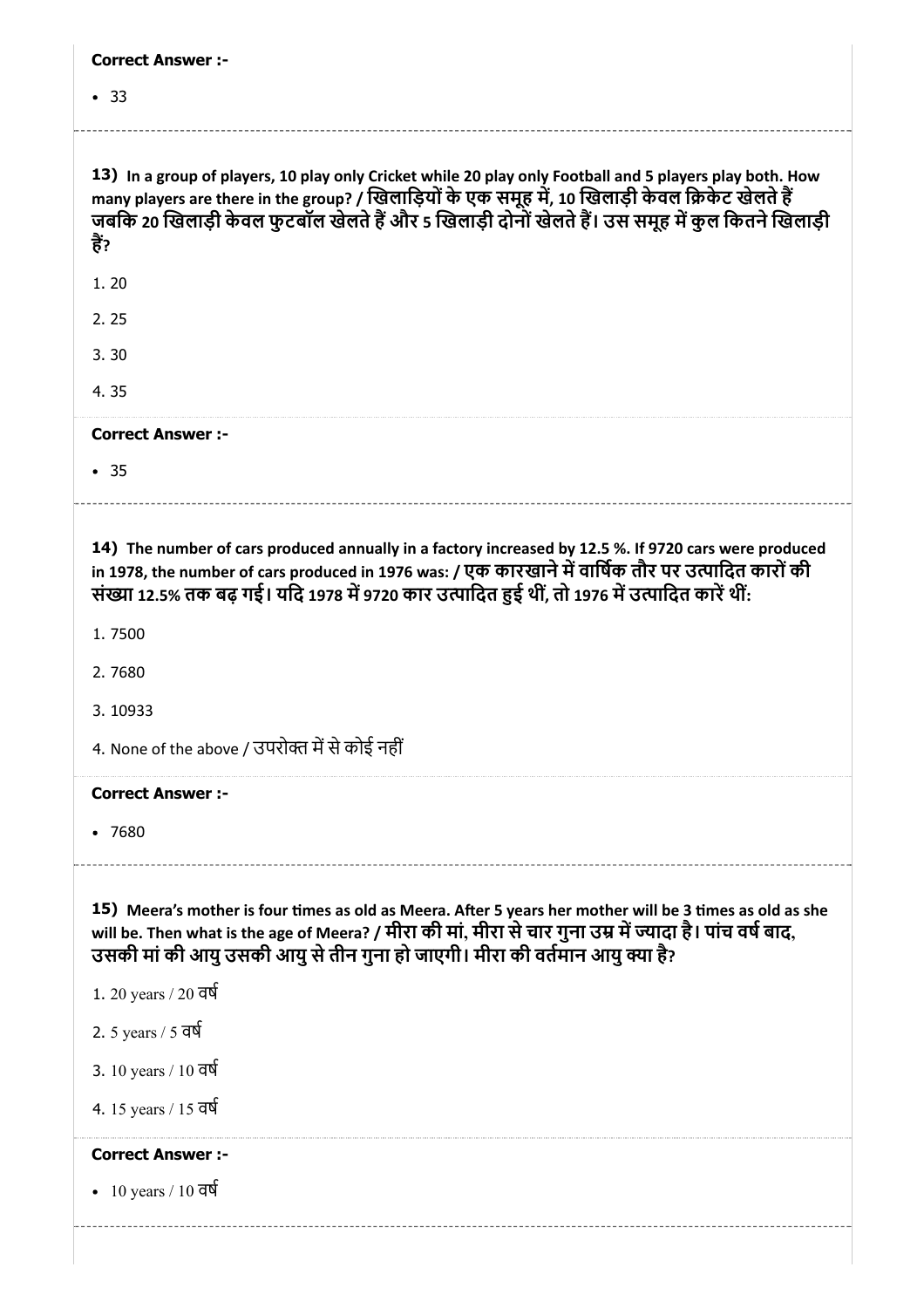16) Three persons are walking from A to B. Their speeds are in the ratio of  $4:3:5$ . The time ratio to 17) Which one of the following four addresses is NOT EXACTLY same as the one given below? / निम्न दिये reach B will be: / तीन व्यक्ति, A से B तक चल रहे हैं। उनकी चालें 4 : 3 : 5 के अनुपात में है। B तक पहुँचने का समय अनुपात होगा: 1. 5 : 3 : 4 2. 15 : 20 : 12 3. 4 : 3 : 5 4. 15 : 9 : 20 Correct Answer :-  $\bullet$  15 : 20 : 12 गये चार पतों में से नीचे दिये गये पते के ठीक समान कौन सा एक नहीं है? Thorsten Antwerpener Str. 47, Berlin, 13353 (i) Thorsten Antwerpener Str. 47, Berlin, 13353 (ii) Thorsten Antwerpener Str. 47, Beslin, 13353 (iii) Thorsten Antwerpener Str. 47, Berlin, 13353 (iv) Thorsten Antwerpener Str. 47, Berlin, 13353 1. iii 2. ii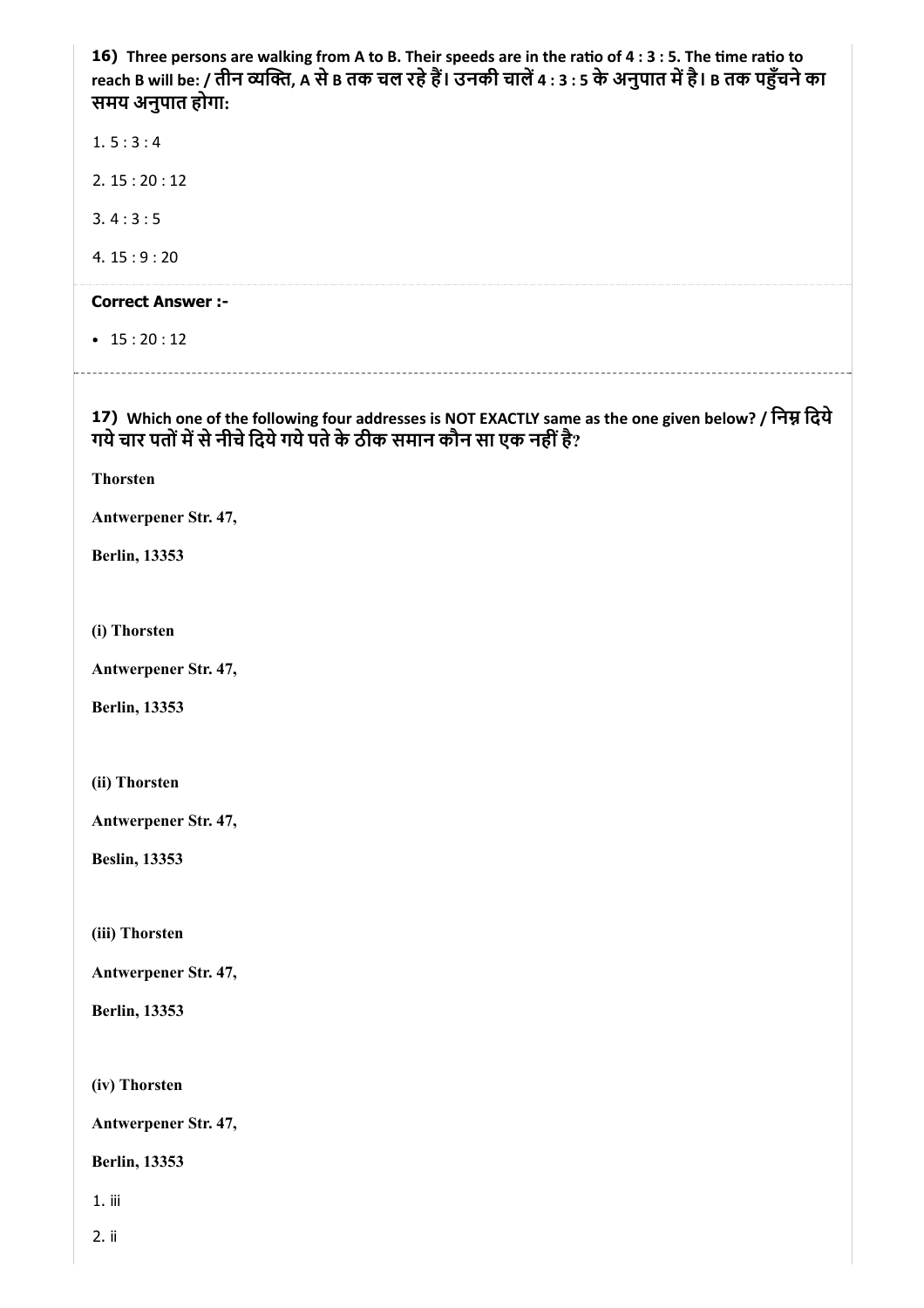| 3.iv                                                                                                                                                                                                                                                                                                                                                                                                                                                                                                                                                                                                                      |
|---------------------------------------------------------------------------------------------------------------------------------------------------------------------------------------------------------------------------------------------------------------------------------------------------------------------------------------------------------------------------------------------------------------------------------------------------------------------------------------------------------------------------------------------------------------------------------------------------------------------------|
| 4. i                                                                                                                                                                                                                                                                                                                                                                                                                                                                                                                                                                                                                      |
| <b>Correct Answer:-</b>                                                                                                                                                                                                                                                                                                                                                                                                                                                                                                                                                                                                   |
| $\bullet$ ii                                                                                                                                                                                                                                                                                                                                                                                                                                                                                                                                                                                                              |
| 18) On April 1, Ben had a bank balance of Rs. 99945.60. In April, he deposits Rs. 4506.70, withdraws Rs.<br>2390.45, again deposits Rs. 10006.55 and withdraws Rs. 7823.30. On April 30, he withdraws Rs. 15000<br>and deposits Rs. 75000. What is the balance in Ben's account on May 1? / 1 अप्रैल को, बेन के पास बैंक<br>खाते में 99945.60 रुपये थे। अप्रैल में, उसने 4506.70 रुपये जमा किये, और 2390.45 रुपये निकाल लिए, फिर<br>दुबारा 10006.55 रुपये जमा करता है और 7823.30 रुपये निकाल लेता है। 30 अप्रैल को वो 15000 रुपये<br>निकालता है और 75000 रुपये जमा करता है। 1 मई को बेन के खाते में कितना धन शेष रहता है? |
| 1. Rs. 44245.1 / 44245.1 रुपये                                                                                                                                                                                                                                                                                                                                                                                                                                                                                                                                                                                            |
| 2. Rs. 169026.7 / 169026.7 रुपये                                                                                                                                                                                                                                                                                                                                                                                                                                                                                                                                                                                          |
| 3. Rs. 179891.7 / 179891.7 रुपये                                                                                                                                                                                                                                                                                                                                                                                                                                                                                                                                                                                          |
| 4. Rs. 164245.1 / 164245.1 रुपये                                                                                                                                                                                                                                                                                                                                                                                                                                                                                                                                                                                          |
| <b>Correct Answer :-</b>                                                                                                                                                                                                                                                                                                                                                                                                                                                                                                                                                                                                  |
| • Rs. 164245.1 / 164245.1 रुपये                                                                                                                                                                                                                                                                                                                                                                                                                                                                                                                                                                                           |
| 19) The ratio of Rahul's income to his savings is 11 : 2. What will be the expenditure, if his savings is Rs.<br>760? / राहुल की आय से बचत का अनुपात 11:2 है। यदि उसकी बचत 760 रुपये है तो व्यय क्या होगा?<br>1. Rs. 1,470 / 1,470 रुपये<br>2. Rs. 6,840 / 6,840 रुपये<br>3. Rs. 2,450 / 2,450 रुपये<br>4. Rs. 3,420 / 3,420 रुपये                                                                                                                                                                                                                                                                                        |
| <b>Correct Answer :-</b>                                                                                                                                                                                                                                                                                                                                                                                                                                                                                                                                                                                                  |

• Rs. 3,420 / 3,420 रुपये

20) Suresh gets Rs. 55 when a sum of money is distributed among Sachin, Vinod, and Suresh in the ratio of 2 : 3 : 1. Sachin and Vinod will receive a combined sum of \_\_\_\_\_\_. / जब िकसी धनरािश को सिचन, विनोद और सुरेश के बीच 2 : 3 : 1 के अनुपात में वितरित किया गया तो सुरेश को 55 रुपये प्राप्त हुए। सचिन और विनोद को \_\_\_\_\_\_ की संयोजित राशि प्राप्त होगी।

1. Rs. 220 / 220 पये

- 2. Rs. 330 / 330 पये
- 3. Rs. 275 / 275 पये
- 4. Rs. 550 / 550 पये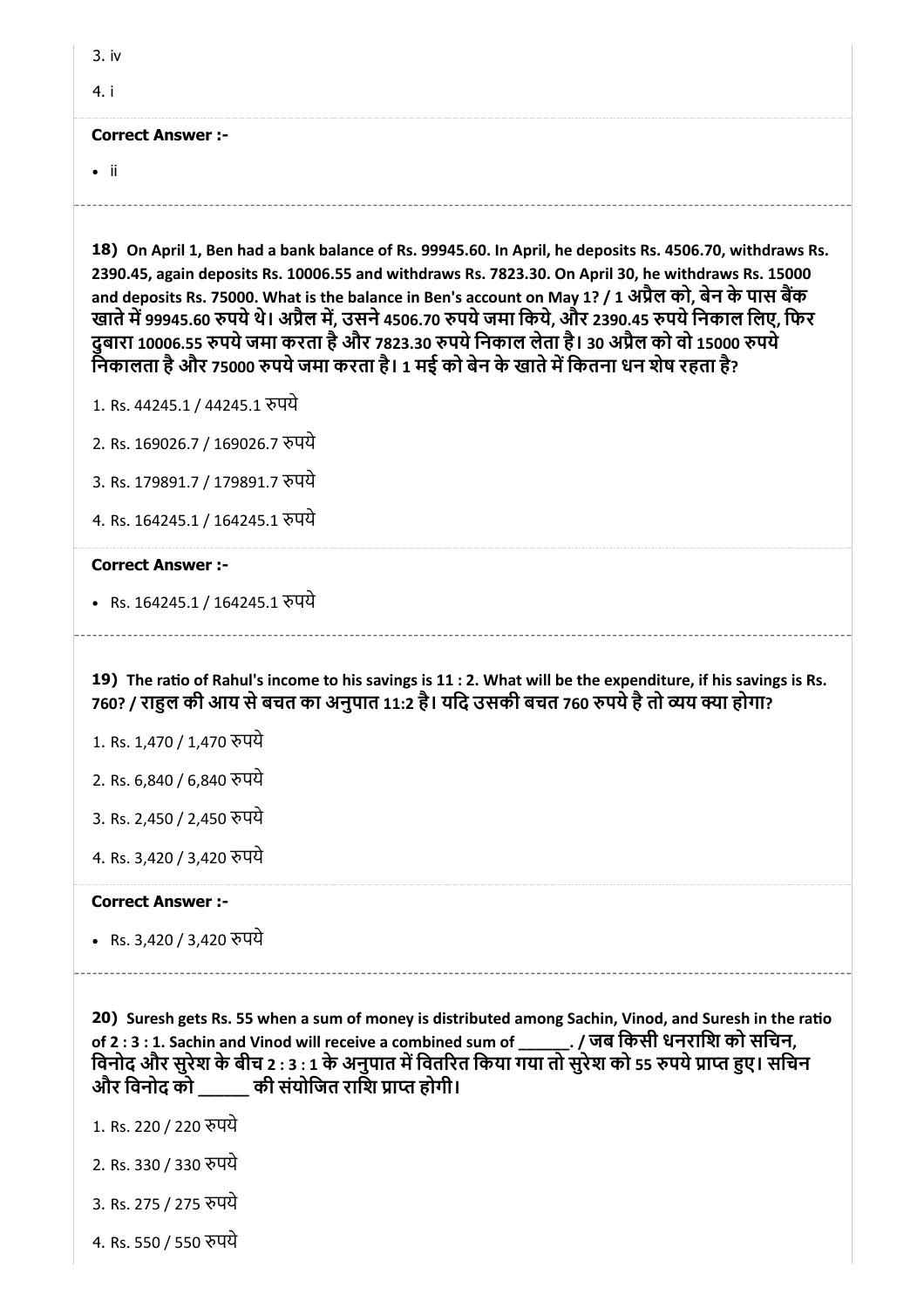|                                   | <b>Correct Answer:-</b>                                                                                                                                                                                                                                                                                                                                                                                                                                                                                                  |
|-----------------------------------|--------------------------------------------------------------------------------------------------------------------------------------------------------------------------------------------------------------------------------------------------------------------------------------------------------------------------------------------------------------------------------------------------------------------------------------------------------------------------------------------------------------------------|
| • Rs. 275 / 275 रुपये             |                                                                                                                                                                                                                                                                                                                                                                                                                                                                                                                          |
|                                   | 21) Kamal can type 70 pages in 14 hours. How many pages can he type in 20 hours? / कमल 14 घंटों में<br>70 पृष्ठ टाइप कर सकता है। 20 घंटों मे वो कितने पृष्ठ टाइप कर सकता है?                                                                                                                                                                                                                                                                                                                                             |
| 1.85                              |                                                                                                                                                                                                                                                                                                                                                                                                                                                                                                                          |
| 2.90                              |                                                                                                                                                                                                                                                                                                                                                                                                                                                                                                                          |
| 3.100                             |                                                                                                                                                                                                                                                                                                                                                                                                                                                                                                                          |
| 4.110                             |                                                                                                                                                                                                                                                                                                                                                                                                                                                                                                                          |
| <b>Correct Answer:-</b>           |                                                                                                                                                                                                                                                                                                                                                                                                                                                                                                                          |
| • 100                             |                                                                                                                                                                                                                                                                                                                                                                                                                                                                                                                          |
|                                   | 22) If Sujata's age will be double her present age in 16 years, how old will she be then? / 16 वर्षों में यदि<br>सुजाता की आयु उसकी वर्तमान आयु का दोगुना हो जाएगी तो वो उस समय कितने वर्ष की होगी?                                                                                                                                                                                                                                                                                                                      |
| 1. 16 years / 16 वर्ष             |                                                                                                                                                                                                                                                                                                                                                                                                                                                                                                                          |
| 2. 40 years / 40 वर्ष             |                                                                                                                                                                                                                                                                                                                                                                                                                                                                                                                          |
| 3. 24 years / 24 वर्ष             |                                                                                                                                                                                                                                                                                                                                                                                                                                                                                                                          |
| 4. 32 years / 32 वर्ष             |                                                                                                                                                                                                                                                                                                                                                                                                                                                                                                                          |
| <b>Correct Answer:-</b>           |                                                                                                                                                                                                                                                                                                                                                                                                                                                                                                                          |
| • 32 years / 32 $\overline{d}$    |                                                                                                                                                                                                                                                                                                                                                                                                                                                                                                                          |
|                                   |                                                                                                                                                                                                                                                                                                                                                                                                                                                                                                                          |
| 1.5/7                             | 23) In an institution, $2/7$ <sup>th</sup> of the girls and $1/3$ <sup>rd</sup> of the boys took part in a social camp. What part of the<br>total number of students in the college took part in the camp if the ratio of number of boys to that of<br>girls in the school is 3:7? / एक संस्थान में, लड़कियों के 2/7 हिस्से और लड़कों के 1/3 हिस्से ने एक<br>सामाजिक कैंप में भाग लिया था। यदि लड़कों से लड़कियों का विद्यालय में अनुपात 3:7 है तो कॉलेज के छात्रों<br>की कुल संख्या का कितना भाग कैंप में प्रतिभागी था? |
| 2.1/10                            |                                                                                                                                                                                                                                                                                                                                                                                                                                                                                                                          |
| 3.3/10                            |                                                                                                                                                                                                                                                                                                                                                                                                                                                                                                                          |
|                                   |                                                                                                                                                                                                                                                                                                                                                                                                                                                                                                                          |
| 4.3/7<br><b>Correct Answer :-</b> |                                                                                                                                                                                                                                                                                                                                                                                                                                                                                                                          |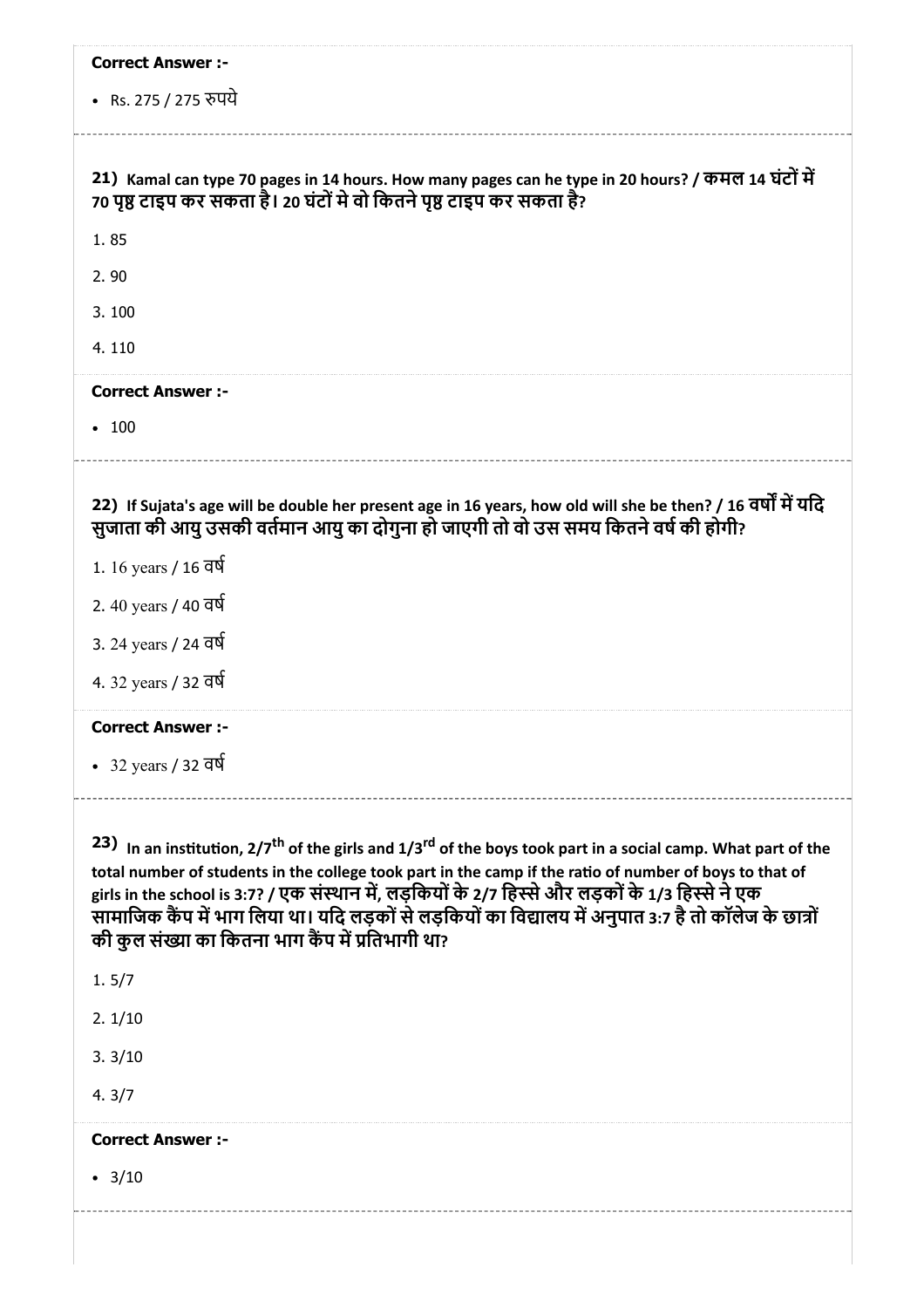| 24) An isosceles triangle whose sides are 13 cm, 13 cm and 10 cm long is inscribed in a circle. Find the<br>radius of the circle. / एक समद्विबाहु त्रिभुज, जिसकी भुजायें 13 सेमी, 13 सेमी और 10 सेमी लंबी हैं, जिसे एक<br>वृत्त में उत्कीर्ण किया गया है। वृत्त की त्रिज्या ज्ञात करें।    |  |
|--------------------------------------------------------------------------------------------------------------------------------------------------------------------------------------------------------------------------------------------------------------------------------------------|--|
| 1.7.04 cm / 7.04 सेमी                                                                                                                                                                                                                                                                      |  |
| 2. 8.05 cm / 8.05 सेमी                                                                                                                                                                                                                                                                     |  |
| 3. 4.05 cm / 4.05 सेमी                                                                                                                                                                                                                                                                     |  |
| 4.55.03 cm / 5.03 सेमी                                                                                                                                                                                                                                                                     |  |
| <b>Correct Answer:-</b>                                                                                                                                                                                                                                                                    |  |
| • 7.04 cm / 7.04 सेमी                                                                                                                                                                                                                                                                      |  |
|                                                                                                                                                                                                                                                                                            |  |
| 25) If a reduction of 20 % in the price of milk allows a person to buy 10 litres more for Rs. 120, then,<br>what is the original price of milk? / यदि दूध के मूल्य में 20% की कमी एक व्यक्ति को 120 रुपये में 10 लीटर<br>और दूध खरीदने की अनुमति देती है तो दूध का वास्तविक मूल्य क्या है? |  |
| 1. Rs. 2.5 / 2.5 रुपये                                                                                                                                                                                                                                                                     |  |
| 2. Rs. 5 / 5 रुपये                                                                                                                                                                                                                                                                         |  |
| 3. Rs. 4 / 4 रुपये                                                                                                                                                                                                                                                                         |  |
| 4. Rs. 3 / 3 रुपये                                                                                                                                                                                                                                                                         |  |
| <b>Correct Answer :-</b>                                                                                                                                                                                                                                                                   |  |
| • Rs. 3 / 3 रुपये                                                                                                                                                                                                                                                                          |  |

26) If the following two squares shown below overlap, which one of the following options is formed? / यदि निम्न दो वर्ग अतिव्यापित होते हैं, तो निम्न में से कौन सा एक विकल्प बनता है?



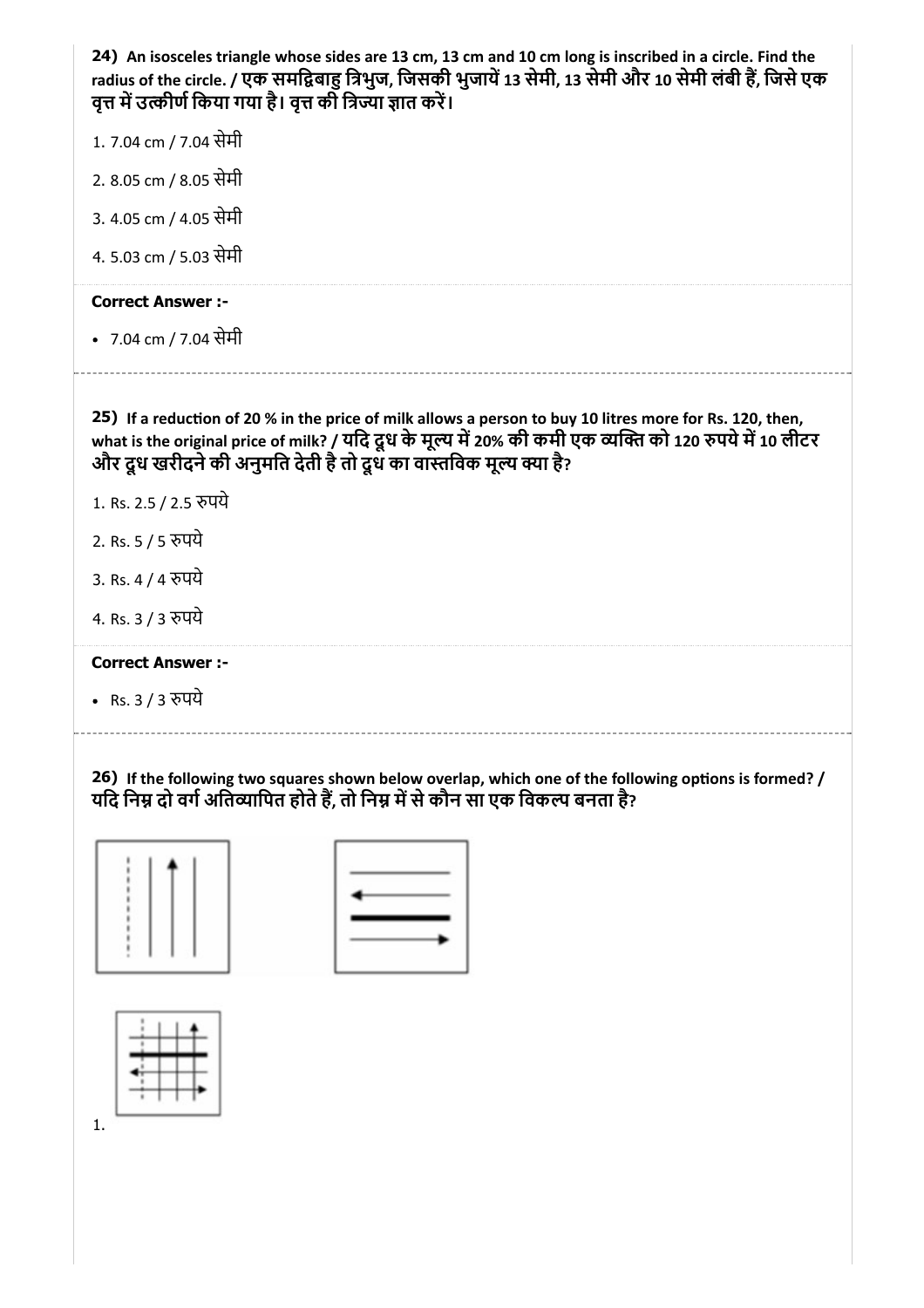



3.

4.

Correct Answer :-

27) Anand and Bindu are co-dwellers in an apartment. There are two lifts, A and B, in the apartment but their speeds are different. Lift A goes up/down at the rate of 69 floors per minute; while Lift B goes up/down at the rate of 51 floors per minute. One day, Anand gets into Lift A from the fifteenth floor to ascend, while Bindu gets into Lift B from the fifty-fifth floor to descend. If they have to meet each other, without any lapse in time, then in which floor must they have to get down? / आनंद और बिंदु एक इमारत में साथ रहते हैं। इमारत में दो लिफ्ट, A और B हैं पर उनकी चालें भिन्न है। लिफ्ट A ऊपर/नीचे 69 मंज़िल प्रति मिनट की चाल से आती/जाती है; जबकि लिफ्ट в ऊपर/नीचे 51 मंज़िल प्रति मिनट की चाल से आती/जाती है। एक दिन, आनंद पंद्रहवी मंज़िल से ऊपर जाने के लिए लिफ्ट A में घुसता है, जबकि बिंदु लिफ्ट B में पचपन मंज़िल से नीचे आने के लिए घुसती है। यदि उन दोनों को बिना समय गंवाये मिलना है तो उन्हें किस मंज़िल पर उतर जाना होगा?

| • 38                     |  |  |  |
|--------------------------|--|--|--|
| <b>Correct Answer :-</b> |  |  |  |
| 4.30                     |  |  |  |
| 3.37                     |  |  |  |
| 2.19                     |  |  |  |
| 1.38                     |  |  |  |

28) The ratio of the ages of Suresh and Ramesh is 4 : 3, The sum of their ages is 21 years. The ratio of their ages after 6 years will be: / सुरेश और रमेश की आयुका अनुपात 4 : 3 है, उनकी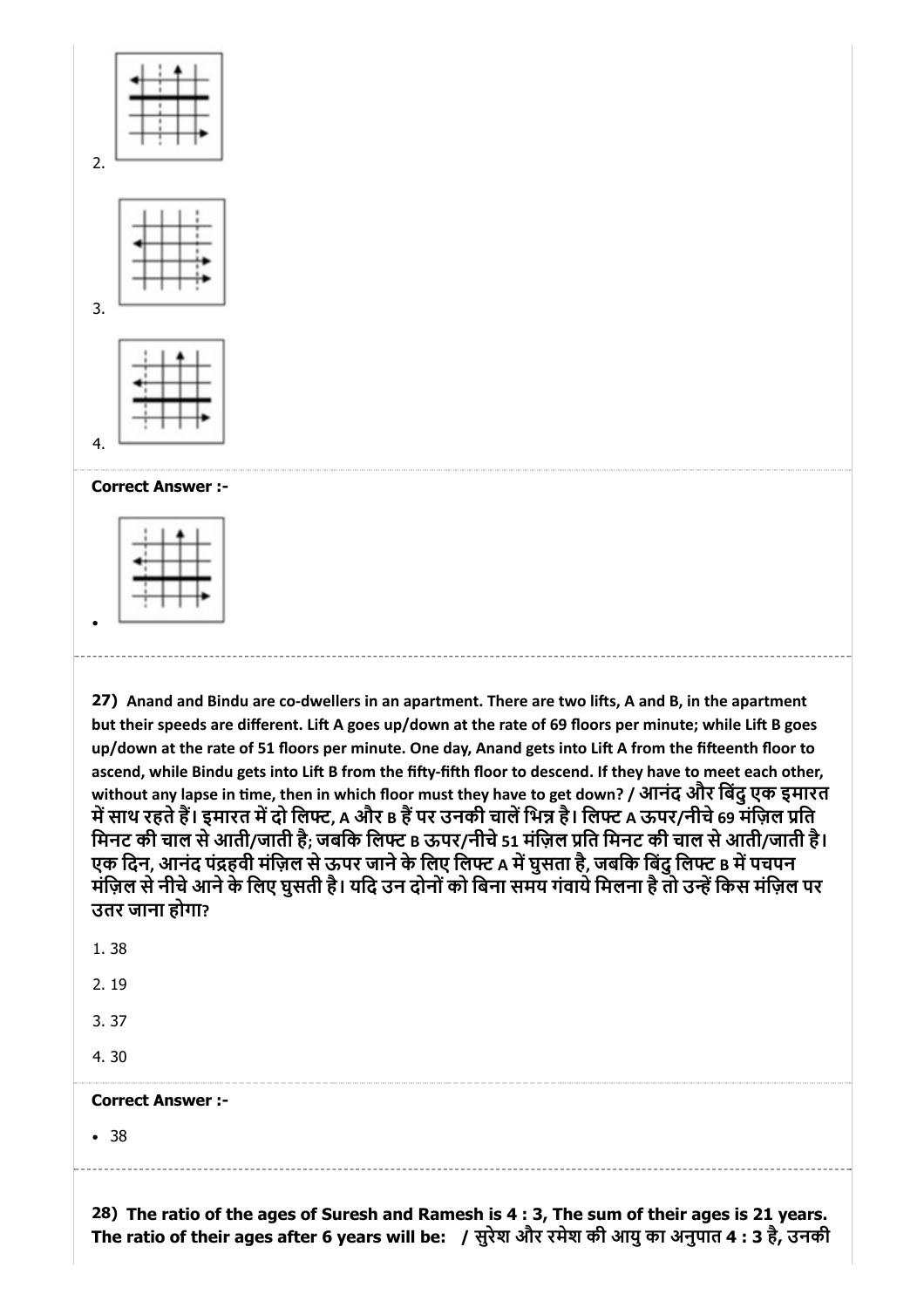| आयु का योगफल 21 वर्ष है। 6 वर्ष पश्चात उनकी आयु का अनुपात होगा:                                                                                                                                                                                                                           |
|-------------------------------------------------------------------------------------------------------------------------------------------------------------------------------------------------------------------------------------------------------------------------------------------|
| 1.5:6                                                                                                                                                                                                                                                                                     |
| 2.5:3                                                                                                                                                                                                                                                                                     |
| 3.3:5                                                                                                                                                                                                                                                                                     |
| 4.6:5                                                                                                                                                                                                                                                                                     |
| <b>Correct Answer :-</b>                                                                                                                                                                                                                                                                  |
| • 6:5                                                                                                                                                                                                                                                                                     |
|                                                                                                                                                                                                                                                                                           |
| 29) Find the average. / औसत निकालिये।                                                                                                                                                                                                                                                     |
| 44, 62, 84, 98, 12 & 36                                                                                                                                                                                                                                                                   |
| 1.50                                                                                                                                                                                                                                                                                      |
| 2.57                                                                                                                                                                                                                                                                                      |
| 3.48                                                                                                                                                                                                                                                                                      |
| 4.56                                                                                                                                                                                                                                                                                      |
| <b>Correct Answer :-</b>                                                                                                                                                                                                                                                                  |
| •56                                                                                                                                                                                                                                                                                       |
| 30) In a city, 40% of the people are illiterate and 60 % are poor. Among the rich, 10 % are<br>illiterate. What percentage of the poor population is illiterate? / एक शहर में, 40% लोग अनपढ़ और<br>60% लोग गरीब हैं। अमीरों के बीच,  10% अनपढ़ हैं। गरीब आबादी का कितना प्रतिशत अनपढ़ है? |
| 1.40%                                                                                                                                                                                                                                                                                     |
| 2.60%                                                                                                                                                                                                                                                                                     |
| 3.36%                                                                                                                                                                                                                                                                                     |
| 4.80%                                                                                                                                                                                                                                                                                     |
| <b>Correct Answer :-</b>                                                                                                                                                                                                                                                                  |
| • $60%$                                                                                                                                                                                                                                                                                   |
|                                                                                                                                                                                                                                                                                           |
| Topic:- Science and Simple Arithmetic                                                                                                                                                                                                                                                     |
| 1)                                                                                                                                                                                                                                                                                        |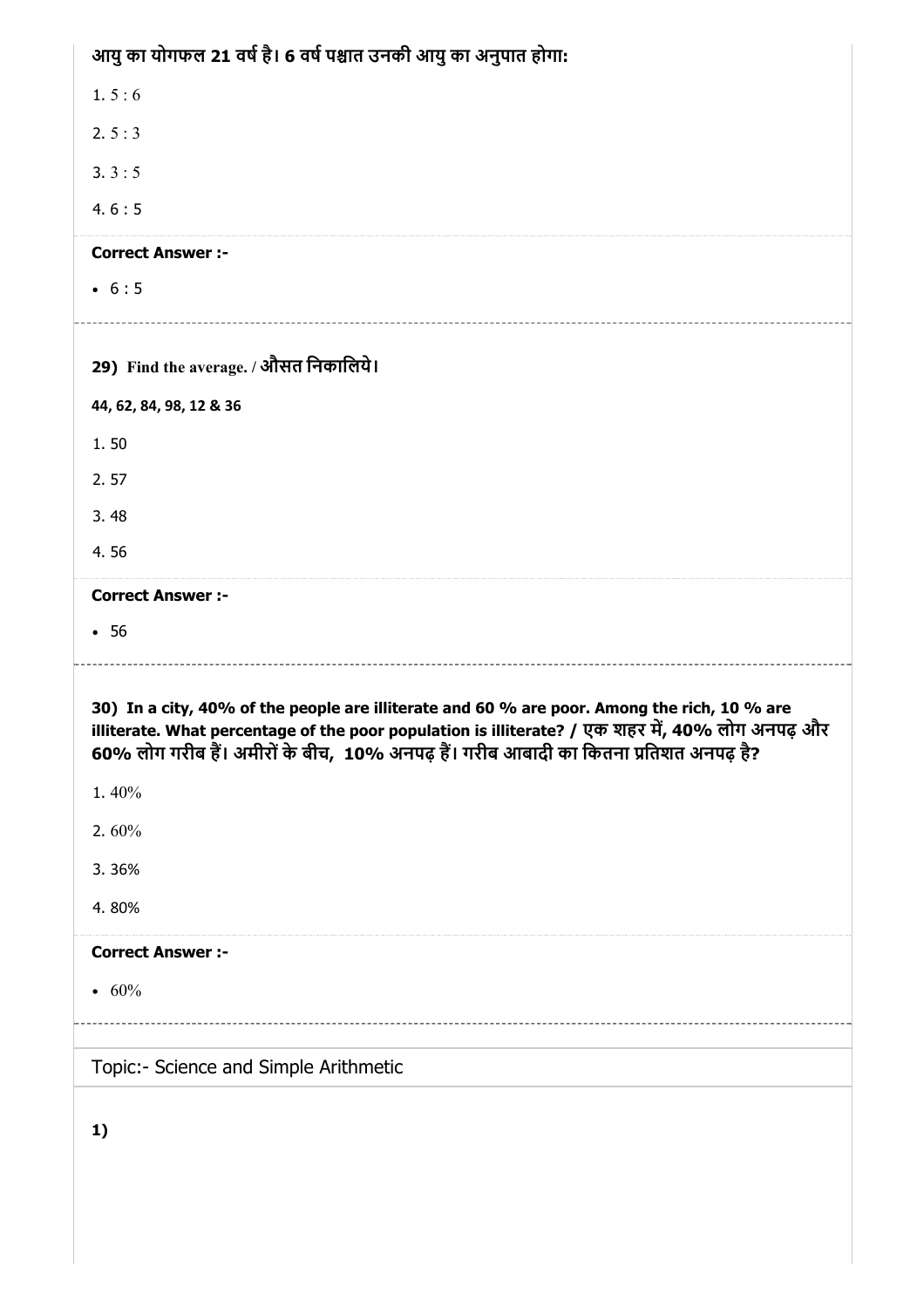In the given figure, find the value of  $\angle$ DAC in the quadrilateral if  $\angle$ ACD = y +11° and  $\angle$ DAC = 3y+2 and ∠CAB =26°. / दिए गए चित्र में, चतुर्भुज में ∠DAC का मान ज्ञात करें, यदि ∠ACD = y +11° एवं ∠DAC = 3y+2 है तथा ∠CAB =26° है। Г в 1. 49° 2. 45° 3. 33° 4. 47° Correct Answer :-  $• 47°$ 2) The quotient when 36 a<sup>3</sup> b<sup>2</sup> c<sup>2</sup> - 18 a<sup>4</sup> b<sup>2</sup>c<sup>2</sup> is divided by 18abc<sup>2</sup> is:  $/\sqrt{3}$  a<sup>3</sup> b<sup>2</sup> c<sup>2</sup> - 18  $a<sup>4</sup> b<sup>2</sup> c<sup>2</sup>$  को 18abc<sup>2</sup> से विभाजित किया जाता है तो भागफल होगा: 1.  $2a^2b^2 - a^3b^3$ 2. 2a  $b^2$ +a  $b^3$ 3.  $a^3 - b^3$ 4.  $2a^2b - a^3b$ Correct Answer :-  $2a^2b - a^3b$ 3) If 6 apples can be bought for Rs.32, how many apples can be bought for Rs.192? / यिद 6 सेब 32 रू में खरीदे जा सकते हैं, तो 192 रू में कितने सेब खरीदे जा सकते हैं? 1. 32 2. 34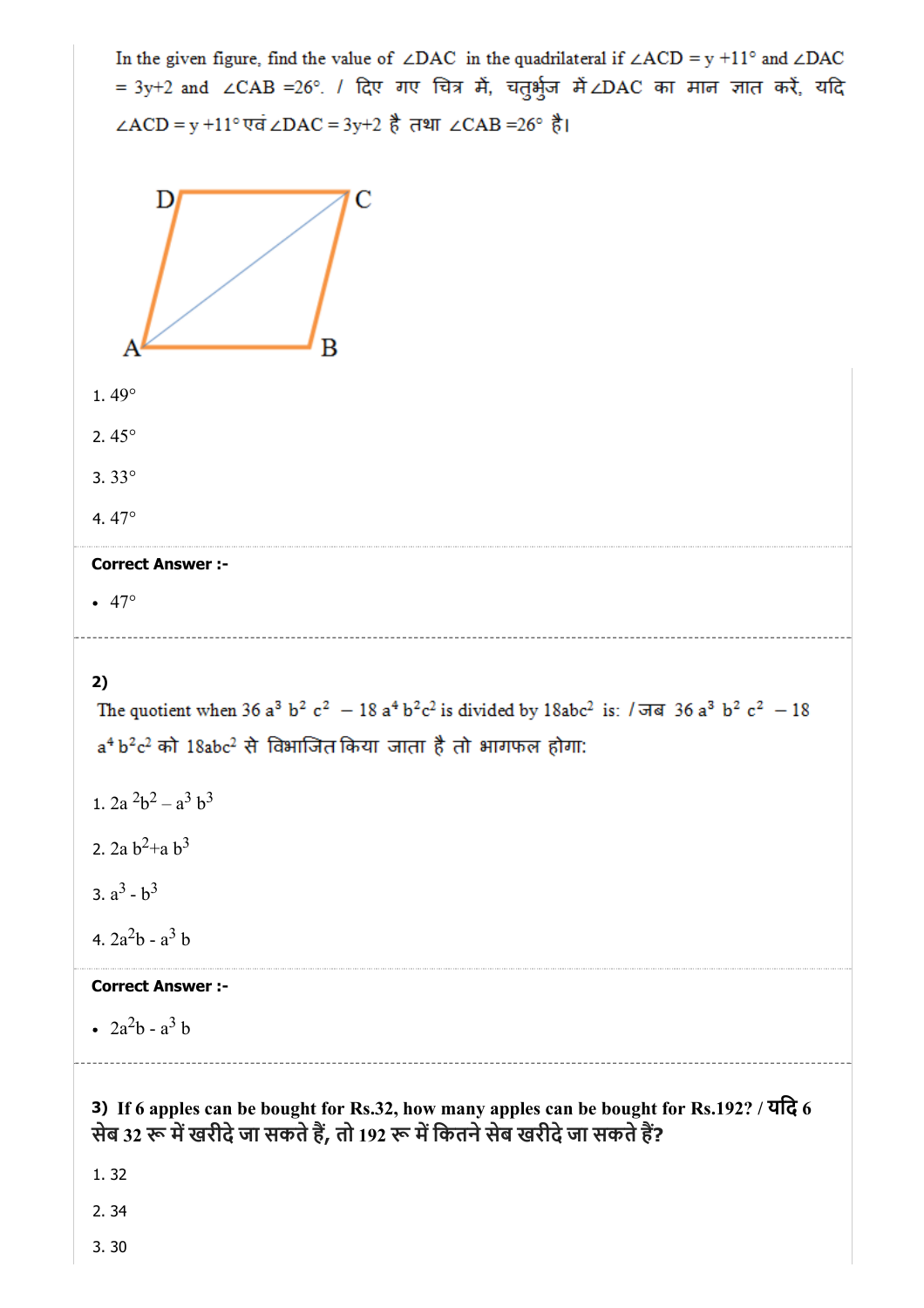#### Correct Answer :-

• 36

4) Ram deposited Rs.7000 in a bank. If the rate of simple interest for 2 years is 6%, find the amount he will get back at the end of this period. / राम ने एक बैंक में 7000 रू जमा किए। यदि 2 वर्षों के लिए साधारण ब्याज की दर 6% है, तो वह राशि निकालिए जो इस अवधि के अंत में उसे वापस िमल जायेगी।

- 1. Rs.7200 / 7200 रू
- 2. Rs.7840 / 7840 रू
- 3. Rs.8000 / 8000 रू
- 4. Rs.8250 / 8250 रू

#### Correct Answer :-

• Rs.7840 / 7840 रू

# 5) Simplify: / सरल कीिजए:

 $(3x+4y)$   $(3x-4y) - (2x+6y)(x+2y)$ 1.  $5x^2 - 10x y$ 2.  $5x^2 - 28y^2$ 

- 3.  $7x^2 10x y 28y^2$
- 4. 10 x y -28 y

### Correct Answer :-

 $7x^2 - 10x y - 28y^2$ 

## 6) If 8 times a number is equal to 48, then the number is: / यदि एक संख्या का 8 गुना 48 के बराबर है, तो संख्या होगी:

1. 6

2. 10

3. 9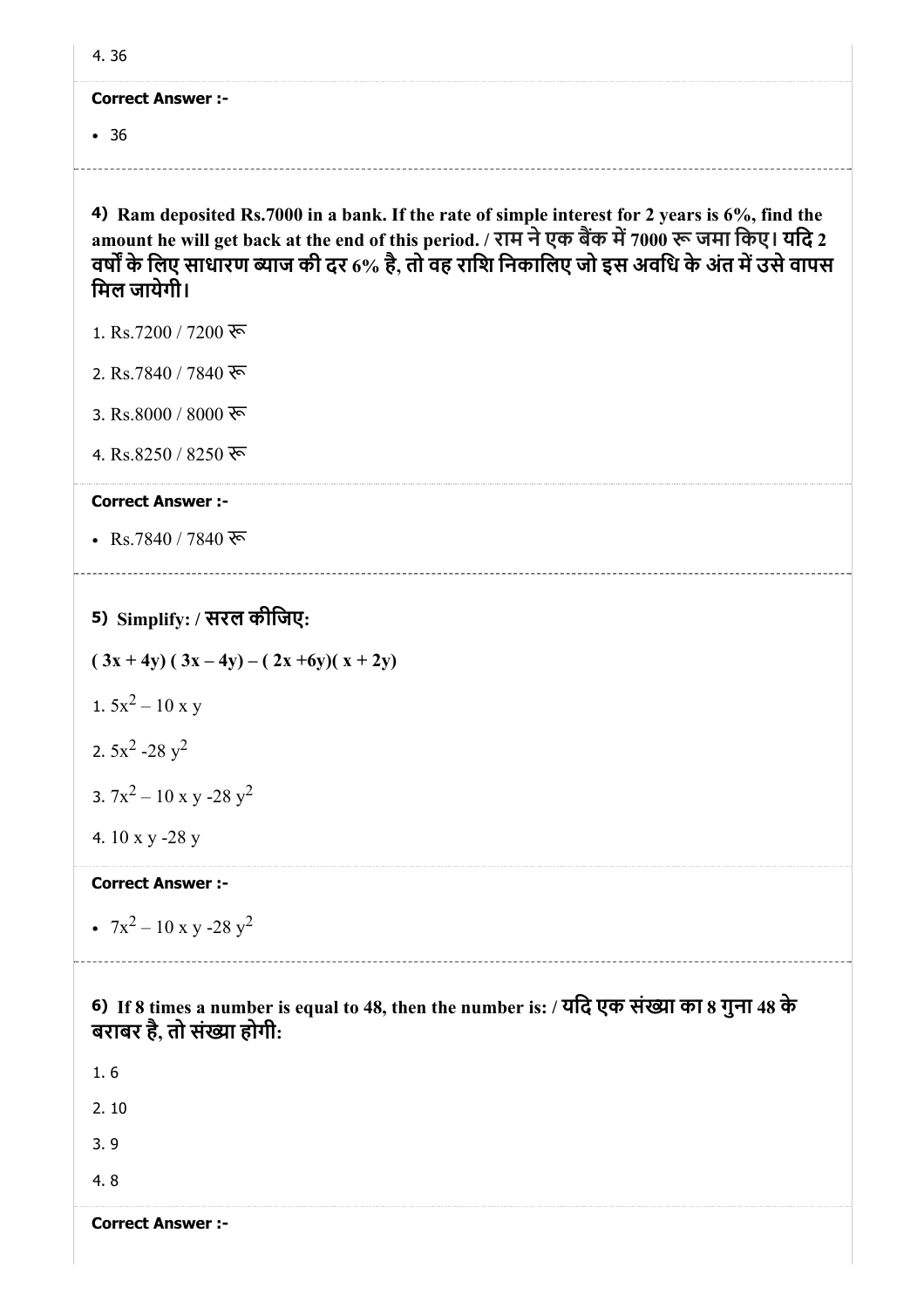6

7) If O is the centre of a circle with radius 10cm, and AB is a chord at a distance of 6cm from the centre, then the length of the chord AB is: / यदि O, 10 सेमी त्रिज्या के वृत्त का केंद्र है, और  $\bf AB$  केंद्र से 6 सेमी की दूरी पर एक जीवा है, तो जीवा  $\bf AB$  की लंबाई होगी:

1. 8 cm / 8 सेमी 2. 9 cm / 9 सेमी 3. 10 cm / 10 सेमी 4. 16 cm / 16 सेमी

# Correct Answer :-

16 cm / 16 सेमी

8) One morning, Diya observed a rose in her garden .On the second day, she observed two roses. On the third day, she saw four roses; and on the fourth day, eight roses. If this pattern continued, how many roses will be there in the garden on the 20th day? / एक सुबह, दीया ने अपने बगीचे में एक गुलाब देखा। दूसरे दिन, उसने दो गुलाब देखे। तीसरे दिन, उसने चार गुलाब देखे; और चौथे दिन, आठ गुलाब। अगर यह पैटर्न जारी रहा, तो 20<sup>वें</sup> दिन बगीचे में कितने गुलाब होंगे?

| 1. $2^9$                                                                                                                                                                  |
|---------------------------------------------------------------------------------------------------------------------------------------------------------------------------|
| 2.2 <sup>5</sup>                                                                                                                                                          |
| 3. $2^{19}$                                                                                                                                                               |
| 4.2 <sup>10</sup>                                                                                                                                                         |
| <b>Correct Answer :-</b>                                                                                                                                                  |
| • $2^{19}$                                                                                                                                                                |
|                                                                                                                                                                           |
| 9) Find the least number that must be added to 13325 to obtain a perfect square. / एक पूर्ण<br>वर्ग प्राप्त करने के लिए 13325 में कौन सी न्यूनतम संख्या जोड़ी जानी चाहिए। |
| 1.131                                                                                                                                                                     |
| 2.151                                                                                                                                                                     |
| 3.161                                                                                                                                                                     |
| 4.141                                                                                                                                                                     |
| <b>Correct Answer :-</b>                                                                                                                                                  |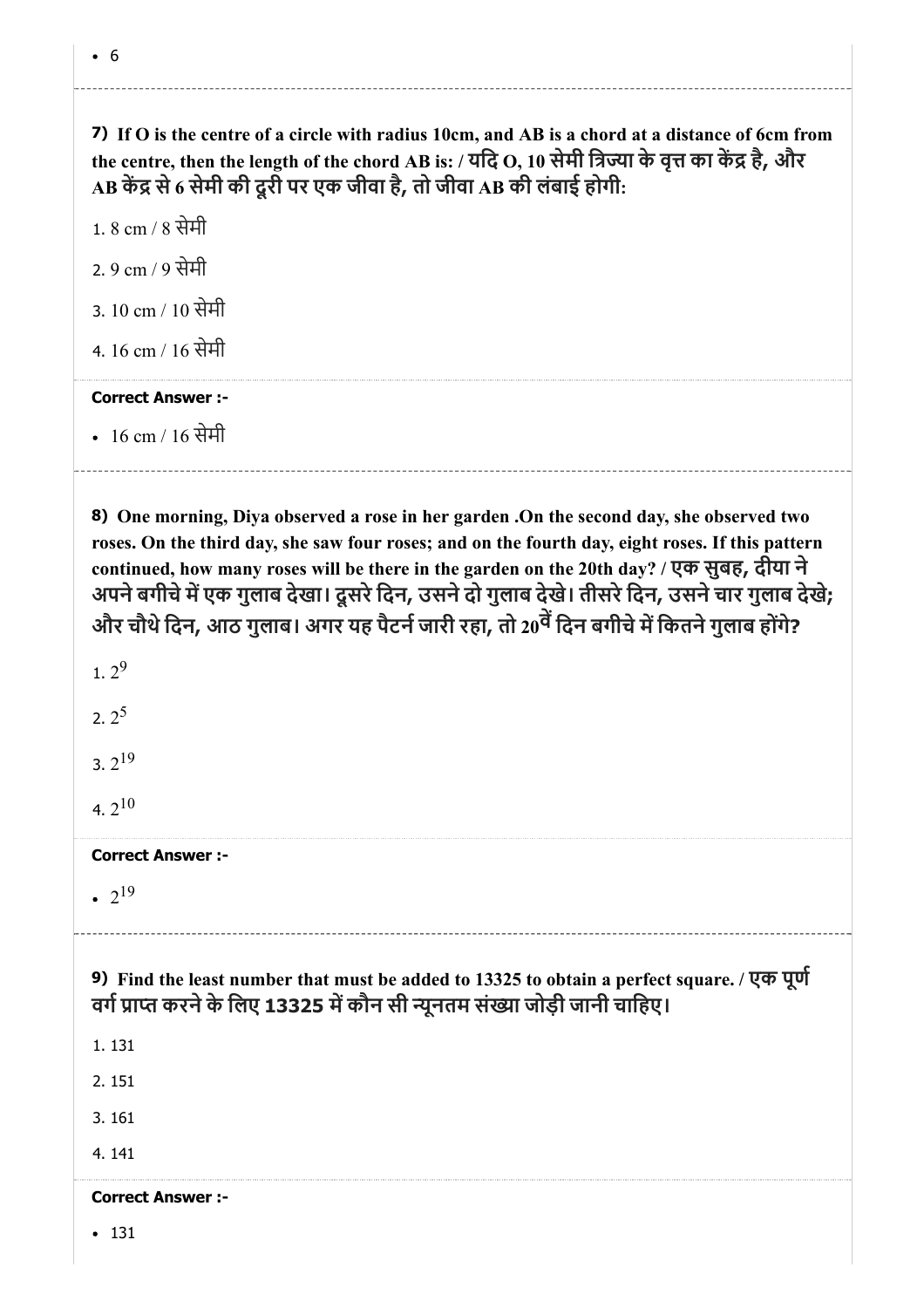| 10) By selling a sari for Rs.1080, a shopkeeper earns 8% profit. The cost price of the sari will<br>be: / 1080 रू में एक साड़ी बेचकर, एक दुकानदार 8% लाभ कमाता है। साड़ी की लागत कीमत<br>होगी:                                                                        |
|-----------------------------------------------------------------------------------------------------------------------------------------------------------------------------------------------------------------------------------------------------------------------|
| 1. Rs.900 / 900 ফ                                                                                                                                                                                                                                                     |
| 2. Rs.1000 / 1000 रू                                                                                                                                                                                                                                                  |
| 3. Rs.1100 / 1100 रू                                                                                                                                                                                                                                                  |
| 4. Rs.800 / 800 ফ                                                                                                                                                                                                                                                     |
| <b>Correct Answer :-</b>                                                                                                                                                                                                                                              |
| • Rs.1000 / 1000 रू                                                                                                                                                                                                                                                   |
| 11) The dimensions of a cuboid are in the ratio 4: 3:1. If its volume is 8748 Cubic cm, find<br>the total surface area of the cuboid. / एक घनास्थि की विमाएँ 4: 3:1 के अनुपात में हैं। यदि इसका<br>आयतन 8748 घन सेमी है, तो घनास्थि का कुल पृष्ठीय क्षेत्रफल निकालिए। |
| 1.3078 sqcm / 3078 वर्ग सेमी                                                                                                                                                                                                                                          |
| 2. 2322 sqcm / 2322 वर्ग सेमी                                                                                                                                                                                                                                         |
| 3. 4422 sqcm / 4422 वर्ग सेमी                                                                                                                                                                                                                                         |
| 4. 5622 sqcm / 5622 वर्ग सेमी                                                                                                                                                                                                                                         |
| <b>Correct Answer :-</b>                                                                                                                                                                                                                                              |
| • 3078 sqcm / 3078 वर्ग सेमी                                                                                                                                                                                                                                          |
| 12) The unit digit of the cube of 862 will be _____. / 862 के घन का इकाई अंक<br>होगा।<br>1.4                                                                                                                                                                          |
| 2.6                                                                                                                                                                                                                                                                   |
| 3.2                                                                                                                                                                                                                                                                   |
| 4.8                                                                                                                                                                                                                                                                   |
| <b>Correct Answer :-</b>                                                                                                                                                                                                                                              |
| $\bullet$ 8                                                                                                                                                                                                                                                           |
| 13) The perimeter of a rectangle is 72 meter. If one side of the rectangle is 12 meter more<br>than the other side, the measure of the sides are: / एक आयत का परिमाप 72 मीटर है। यदि                                                                                  |

आयत की एक भुजा दूसरी भुजा से 12 मीटर अधिक है, तो भुजाओं का माप होगा: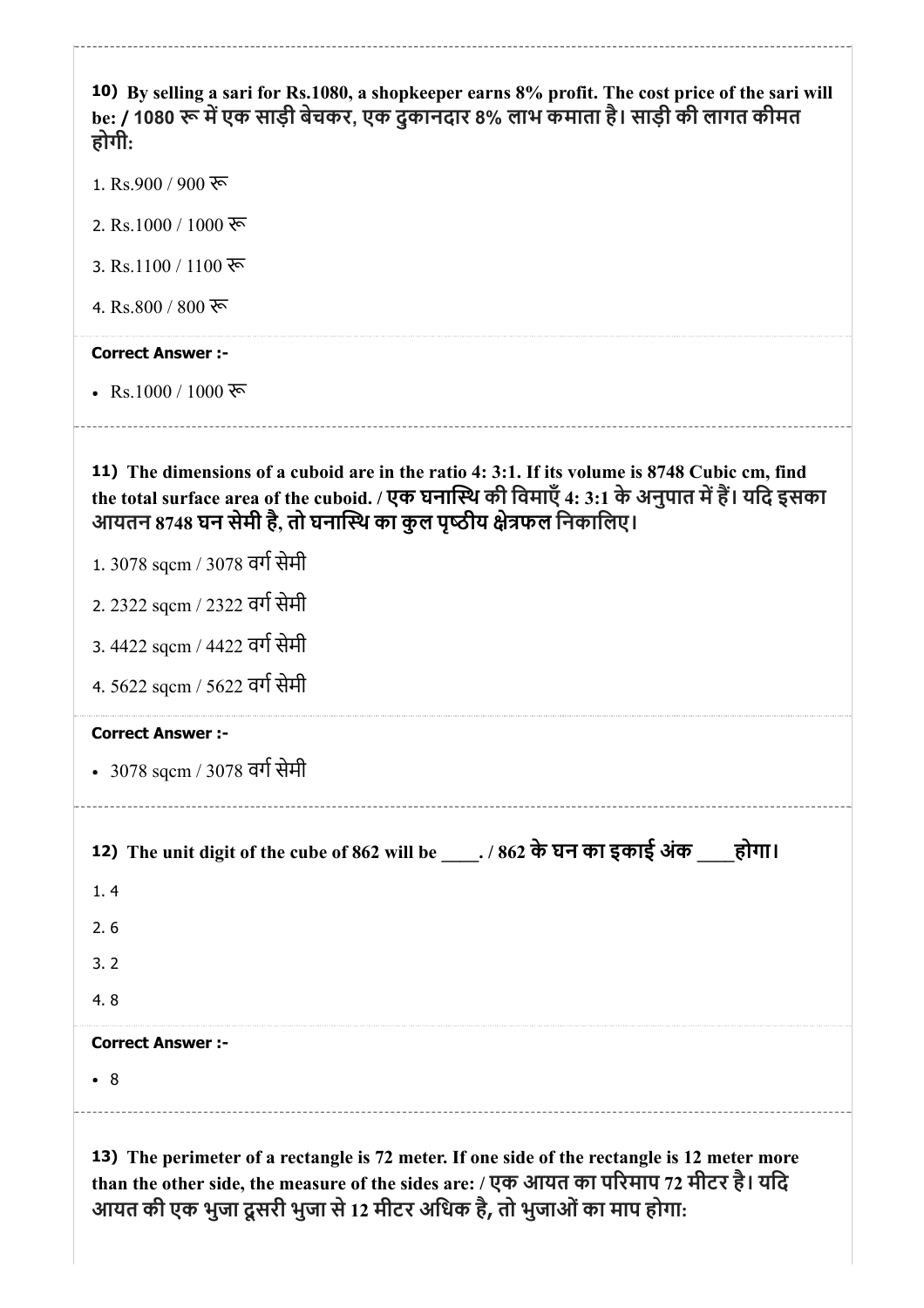

<sup>1.</sup> Coconut and til / नारियल एवं तिल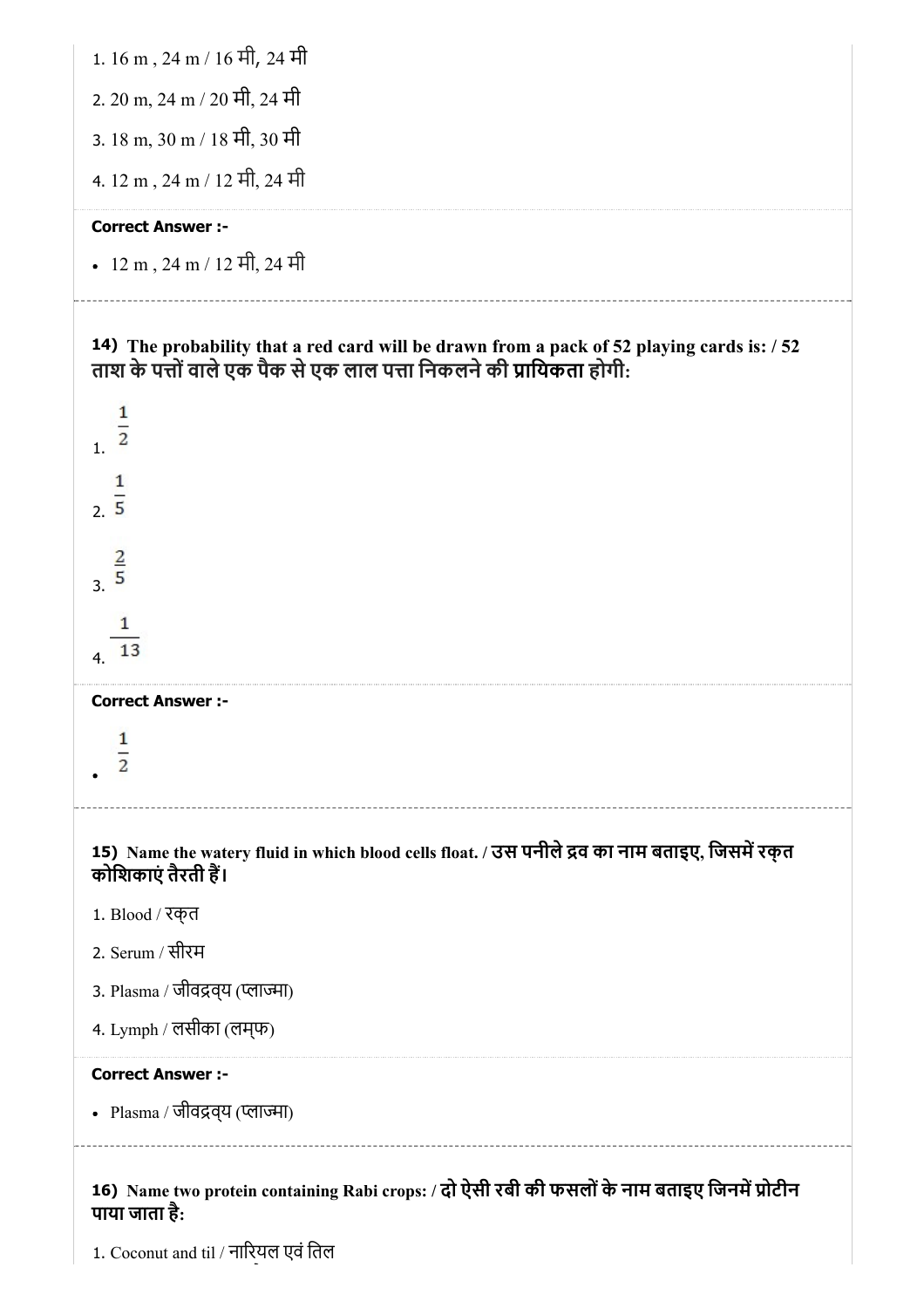|  | 2. Pulses and gram / दालें एवं चना |  |  |  |  |  |
|--|------------------------------------|--|--|--|--|--|
|--|------------------------------------|--|--|--|--|--|

- 3. Cotton and jute / कपास एवं पटसन
- 4. Tea and coffee / चाय एवं कॉफी

#### Correct Answer :-

• Pulses and gram / दालें एवं चना

17) Which one of the following is the most ductile metal? / निम्नलिखित में से कौन सी एक धातु सबसे तन्य है $_2$ 

- $1.$  Zinc / ज़स्ता
- 2. Gold  $/$  स्वर्ण
- 3. Copper / ता
- 4. Lead / सीसा

#### Correct Answer :-

• Gold / स्वर्ण

18) How many daughter cells will be formed when 4 mother cells divide once? / जब 4 जनक कोशिकाएं (मदर सेल्स) एक बार विभाजित होती हैं तो कितनी संतति कोशिकाएं (डॉटर सेल्स) उतपनन होंगी $\overline{?}$ 

- 1. 16
- 2. 4
- 3. 2
- 4. 8

#### Correct Answer :-

8

## 19) The metal released in electrolysis gets deposited on the \_\_\_\_\_\_. / वैदुयत-अपघटन में अवमुक्त होने वाली धातु\_\_\_\_\_\_\_\_\_\_ पर जमा होती है।

1. sides of the container / डिब्बे के कोनों में

2. cathode / कैथोड

3. half on the anode and half on the cathode / एनोड पर आधा तथा कैथोड पर आधा

4. anode / एनोड

#### Correct Answer :-

cathode / कैथोड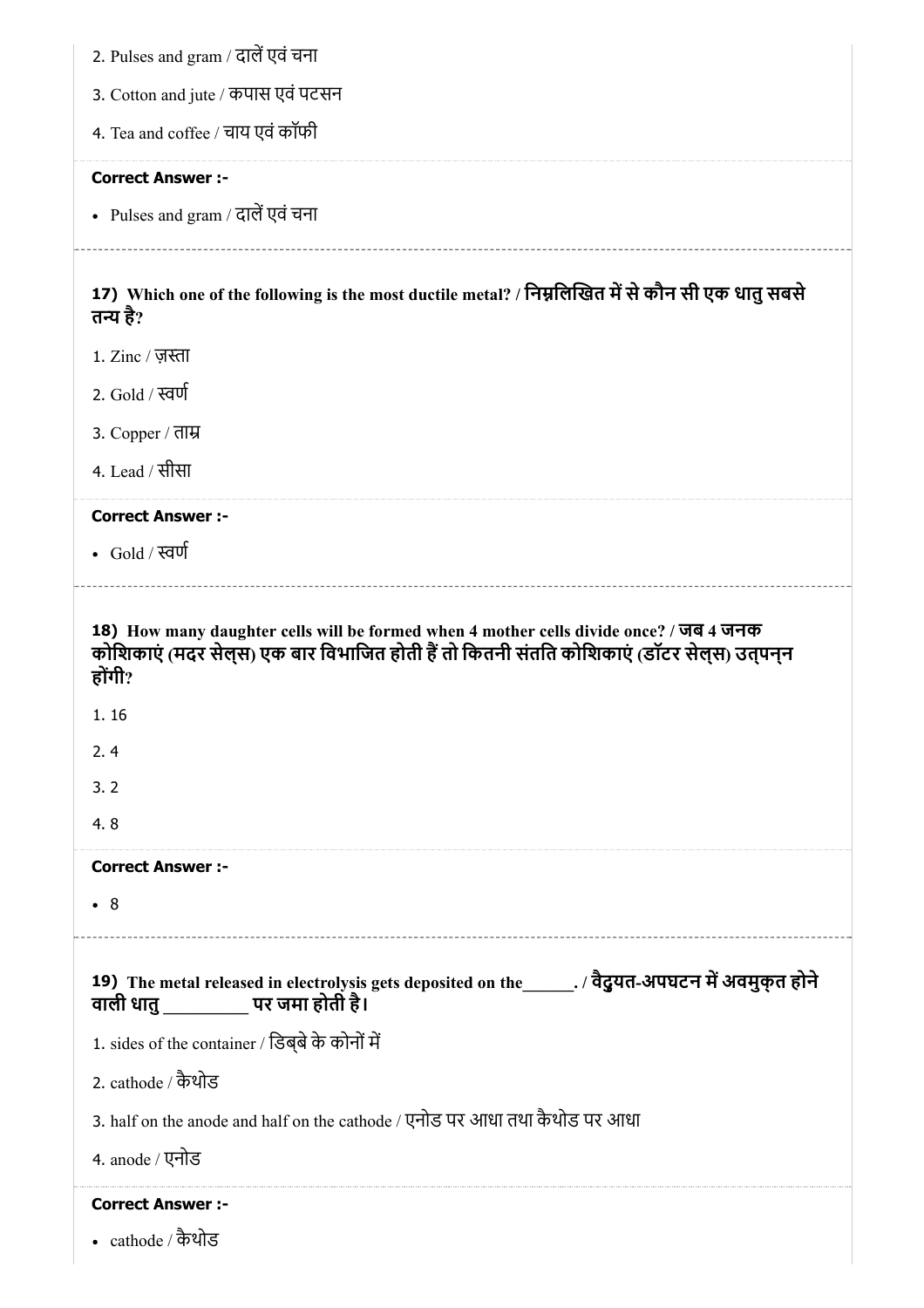| 20) The shape of the orbit in which a comet revolves around the sun is: / कक्षा की आकृति, जिसमें एक<br>धूमकेतु सूर्य के चारों ओर घूमता है, होती है: |  |
|-----------------------------------------------------------------------------------------------------------------------------------------------------|--|
| 1. Circular / वृत् <i>ताकार</i>                                                                                                                     |  |
| 2. Semi-circular / अर्द्ध-वृत् <b>ताका</b> र                                                                                                        |  |
| 3. Parabolic / परवलयिक                                                                                                                              |  |
| 4. Highly elliptical / उच्च रूप से दीर्घवृत्ताकार                                                                                                   |  |
| <b>Correct Answer :-</b>                                                                                                                            |  |
| • Highly elliptical / उच् <b>च रूप से दीर्घवृत्</b> ताकार                                                                                           |  |
|                                                                                                                                                     |  |
| 21) Who coined the term protoplasm? / शब्द 'प्रोटोप्लाज्म' किसने निर्मित किया?                                                                      |  |
| 1. Rudolf Virchow / रुडोल्फ विर्चो                                                                                                                  |  |
| 2. Purkinji / पुर्किंजी                                                                                                                             |  |
| 3. Robert Brown / रॉबर्ट ब्राउन                                                                                                                     |  |
| 4. Robert Hook / रॉबर्टहुक                                                                                                                          |  |
| <b>Correct Answer :-</b>                                                                                                                            |  |
| • Purkinji / पुर्किंजी                                                                                                                              |  |
| 22) The term gene was coined by ____________. / शब्द जीन, __________ के द्वारा प्रतिपादित किया<br>गया था।                                           |  |
| 1. Mendel / मेंडेल                                                                                                                                  |  |
| 2. Johannsen / जोहान्नसन                                                                                                                            |  |
| 3. Darwin / डार्विन                                                                                                                                 |  |
| 4. Watson / वाटसन                                                                                                                                   |  |
| <b>Correct Answer :-</b>                                                                                                                            |  |
| • Johannsen / जोहान्नसन                                                                                                                             |  |
| 23) Amoeba : unicellular :: _______________________ : multicellular/ अमीबा : एककोशिकी                                                               |  |
| ::________________________ : बहुकोशिकी                                                                                                              |  |
| 1. Euglena / यूग्लीना                                                                                                                               |  |
| 2. Chlamydomonas / क्लैमिडोमोनास                                                                                                                    |  |
|                                                                                                                                                     |  |
| 3. Bread mould / ब्रेड मॉल्ड (रोटी की फफूंद)                                                                                                        |  |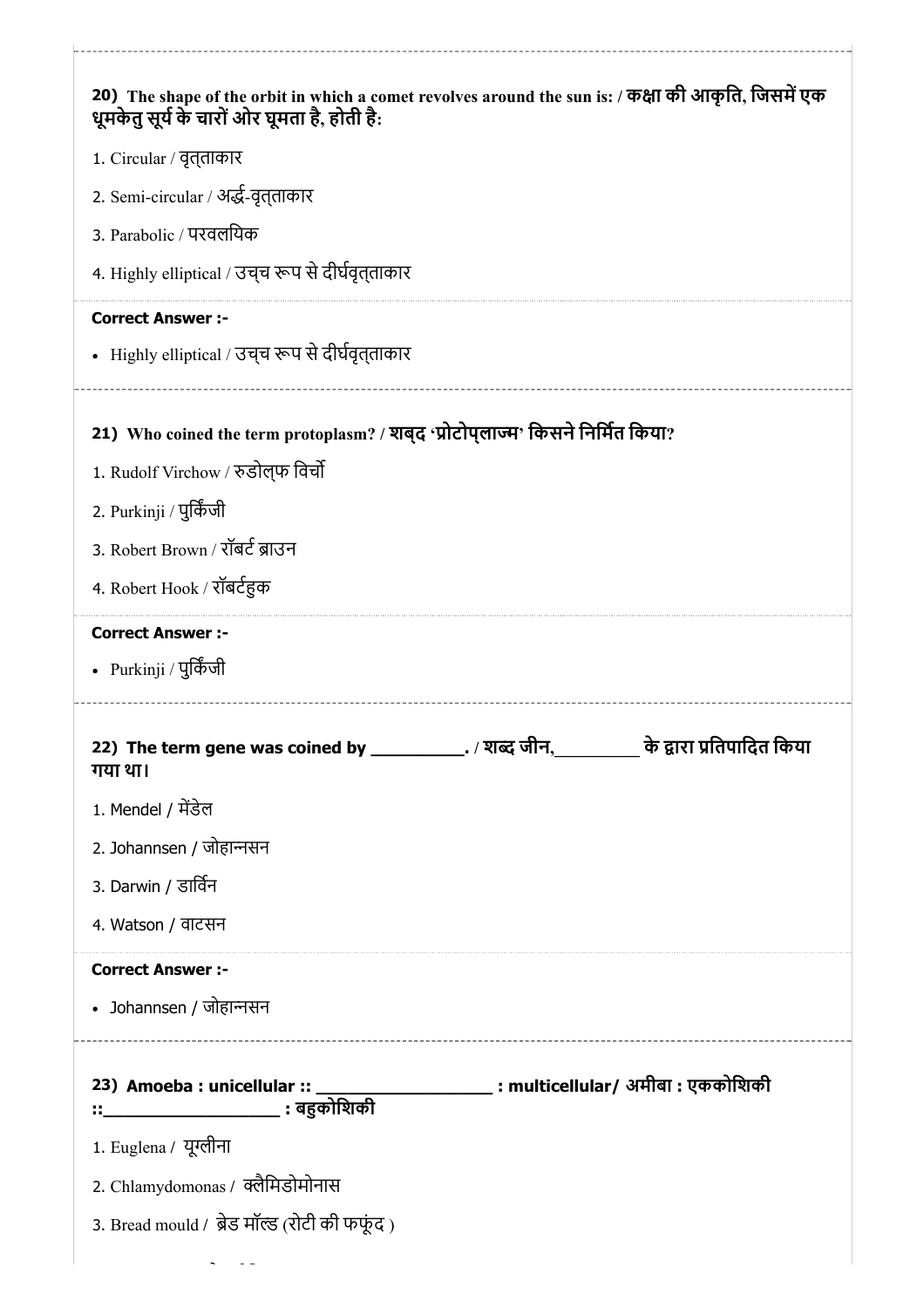| <b>Correct Answer :-</b>                                                                                                                                                                   |  |
|--------------------------------------------------------------------------------------------------------------------------------------------------------------------------------------------|--|
| • Bread mould / ब्रेड मॉल्ड (रोटी की फफूंद)                                                                                                                                                |  |
| 24) The screen on which the image falls in the eye is: / आँख में वह पटल जिस पर छवि आती है:                                                                                                 |  |
| 1. Lens / लेन्स                                                                                                                                                                            |  |
| 2. Cornea / श्वेतपटल (कॉर्निया)                                                                                                                                                            |  |
| 3. Retina / दृष्टिपटल (रेटिना)                                                                                                                                                             |  |
| 4. Iris / परितारिका (आइरिस)                                                                                                                                                                |  |
| <b>Correct Answer :-</b>                                                                                                                                                                   |  |
| • Retina / दृष्टिपटल (रेटिना)                                                                                                                                                              |  |
| 25) The vein that does not transport deoxygenated blood is ______________. /<br>1. superior vena cava / ऊर्ध्व महाशिरा                                                                     |  |
| 2. hepatic portal vein / यकृत निवाहिका शिरा                                                                                                                                                |  |
| 3. pulmonary vein / फुप्फुस शिरा                                                                                                                                                           |  |
| 4. renal vein / वृक्क शिरा                                                                                                                                                                 |  |
|                                                                                                                                                                                            |  |
| <b>Correct Answer :-</b>                                                                                                                                                                   |  |
| • pulmonary vein / फुप्फुस शिरा                                                                                                                                                            |  |
|                                                                                                                                                                                            |  |
| 26) The microorganism that acts as the fermenting agent in the conversion of sugar into<br>alcohol is: /सूक्ष्मजीव जो एल्कोहॉल में शर्करा के परिवर्तन में खमीर कर्मक की तरह कार्य करता है, |  |
| 1. Penicillium / पेनीसीलियम                                                                                                                                                                |  |
| 2. Lactobacillus / लैक्टो बैसिलस                                                                                                                                                           |  |
| 3. Rhizobium / राइज़ोबियम                                                                                                                                                                  |  |
| 4. Yeast / ख़मीर                                                                                                                                                                           |  |
| <b>Correct Answer:-</b>                                                                                                                                                                    |  |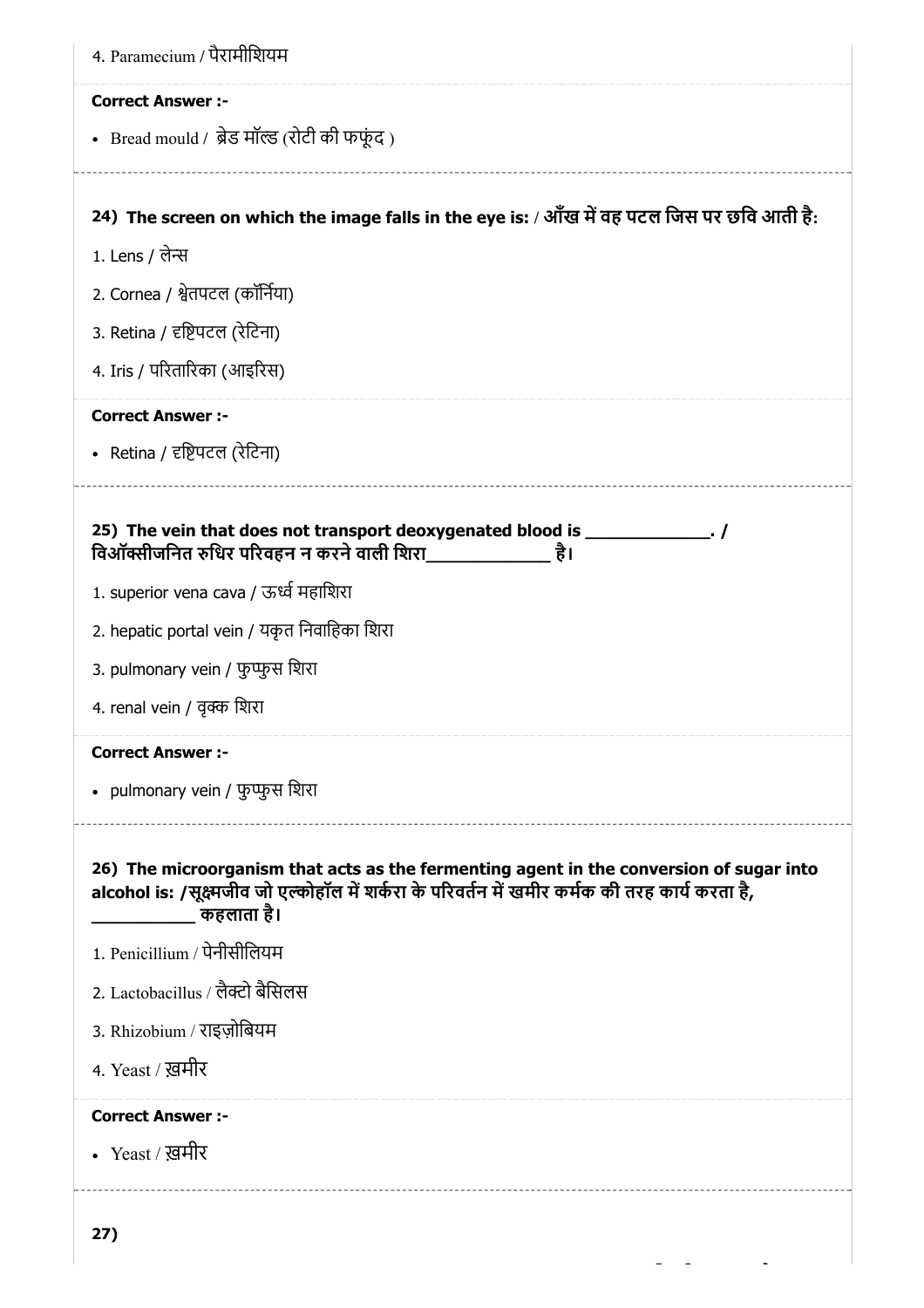| The cause of change in motion or change in the state of motion is:/ गति की अवस्था में<br>परिवर्तन या गति में परिवर्तन का कारण है:                                                                                                                                                                                                                            |
|--------------------------------------------------------------------------------------------------------------------------------------------------------------------------------------------------------------------------------------------------------------------------------------------------------------------------------------------------------------|
| 1. Friction / घर्षण                                                                                                                                                                                                                                                                                                                                          |
| 2. Force / <b>ब</b> ल                                                                                                                                                                                                                                                                                                                                        |
| 3. Atmospheric pressure / वायुमंडलीय दाब                                                                                                                                                                                                                                                                                                                     |
| 4. Pressure / दाब                                                                                                                                                                                                                                                                                                                                            |
| <b>Correct Answer :-</b>                                                                                                                                                                                                                                                                                                                                     |
| • Force / बल                                                                                                                                                                                                                                                                                                                                                 |
| 28) Which one of the following plant parts is not used in vegetative propagation? / निम्नलिखित<br>में से पौधे का कौन सा भाग, वनस्पति प्रवर्धन में इस्तेमाल नहीं किया जाता है?                                                                                                                                                                                |
| 1. Flower / फूल                                                                                                                                                                                                                                                                                                                                              |
| 2. Stem / तना                                                                                                                                                                                                                                                                                                                                                |
| 3. Root / मूल                                                                                                                                                                                                                                                                                                                                                |
| 4. Leaf / पत् <b>ती</b>                                                                                                                                                                                                                                                                                                                                      |
| <b>Correct Answer :-</b>                                                                                                                                                                                                                                                                                                                                     |
| • Flower / फूल                                                                                                                                                                                                                                                                                                                                               |
| 29) The area of a trapezium is 1200 sq.m. If the distance between the two parallel sides is 20 m<br>and one of the parallel side is 70 m, then the length of the other parallel side is: /एक समलम्ब का<br>क्षेत्रफल 1200 वर्ग मी है। यदि दो समांतर भुजाओ <b>ं के बीच की दूरी 20 मी है और एक समांतर</b> भुजा<br>70 मी है, तो दूसरी समांतर भुजा की लंबाई होगी: |
| 1.30 m / 30 मी                                                                                                                                                                                                                                                                                                                                               |
| 2. 50 m / 50 मी                                                                                                                                                                                                                                                                                                                                              |
| 3.70 m / 70 मी                                                                                                                                                                                                                                                                                                                                               |
| 4.90 m / 90 मी                                                                                                                                                                                                                                                                                                                                               |
| <b>Correct Answer :-</b>                                                                                                                                                                                                                                                                                                                                     |
| • 50 m / 50 मी                                                                                                                                                                                                                                                                                                                                               |
| 30) The word B appears in a plane mirror as a due to: / अक्षर B समतल दर्पण में इसके कारण a<br>दिखता है :                                                                                                                                                                                                                                                     |
| 1. Dispersion / प्रकीर्णन                                                                                                                                                                                                                                                                                                                                    |
| 2. Lateral inversion / पार्श्व परिवर्तन                                                                                                                                                                                                                                                                                                                      |